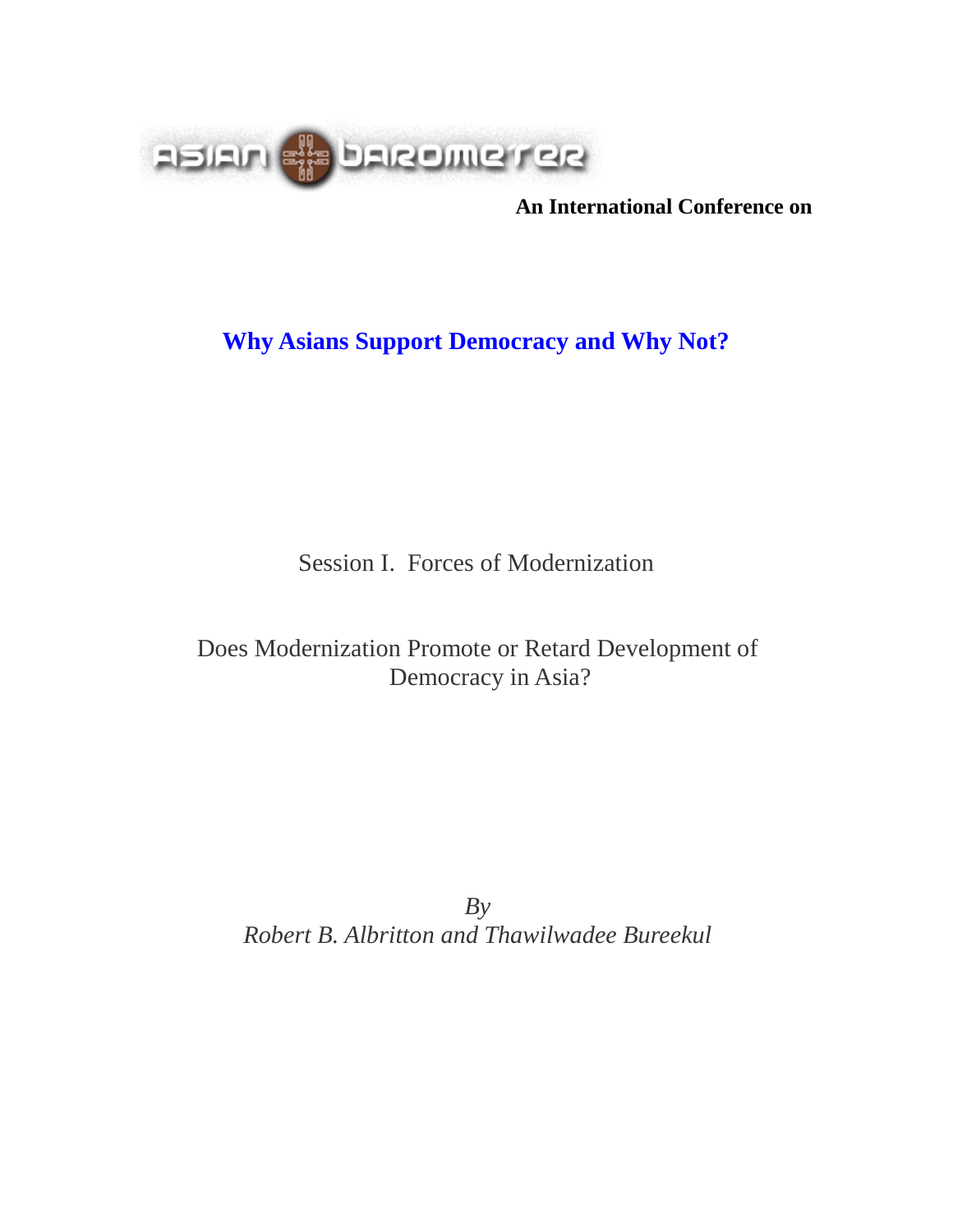#### **Does Modernization Promote or Retard Development of Democracy in Asia?**

## **Robert B. Albritton University of Mississippi**

## **Thawilwadee Bureekul King Prajadhipat's Institute**

*Abstract: This paper examines relative impacts of modernization on support for democracy and trust in government across six Asian nations based upon surveys of populations in these countries. Results show that cultural socialization has more impact than Mishler and Rose observed in a study of institutional trust in Central Europe, but interactions with government are similarly dominant in producing these outcomes. Inclusion of individually-based variables and cross-national indicators offer substitutes for dummy variables indicating country contexts.*

Modernization theory suggests that support for democracy is associated with socioeconomic development across nations. Indicators of this development include measures of education, income in the form of GDP, and other macro-level measures that characterize whole societies. In these cases, the measures of democratization may come from aggregations of opinion polls or from elite evaluations of societies, such as the Freedom House Index.

Linz and Stepan, however, indicate that perhaps the most significant measure of democratic consolidation is the level of public opinion holding the belief that democracy is the most appropriate system for governing collective life (2001). This perspective focuses attention to an individual-level analysis, that is, "within-nation" analysis as the basis for estimating pro-democracy sentiments that characterize a nation. The advent of data collection on individual attitudes and opinions related to democracy shifts the focus from macro to micro levels of analysis where sources of support for democracy may be quite different from aggregated data that are subject to spurious causal relationships as a result of ecological fallacies.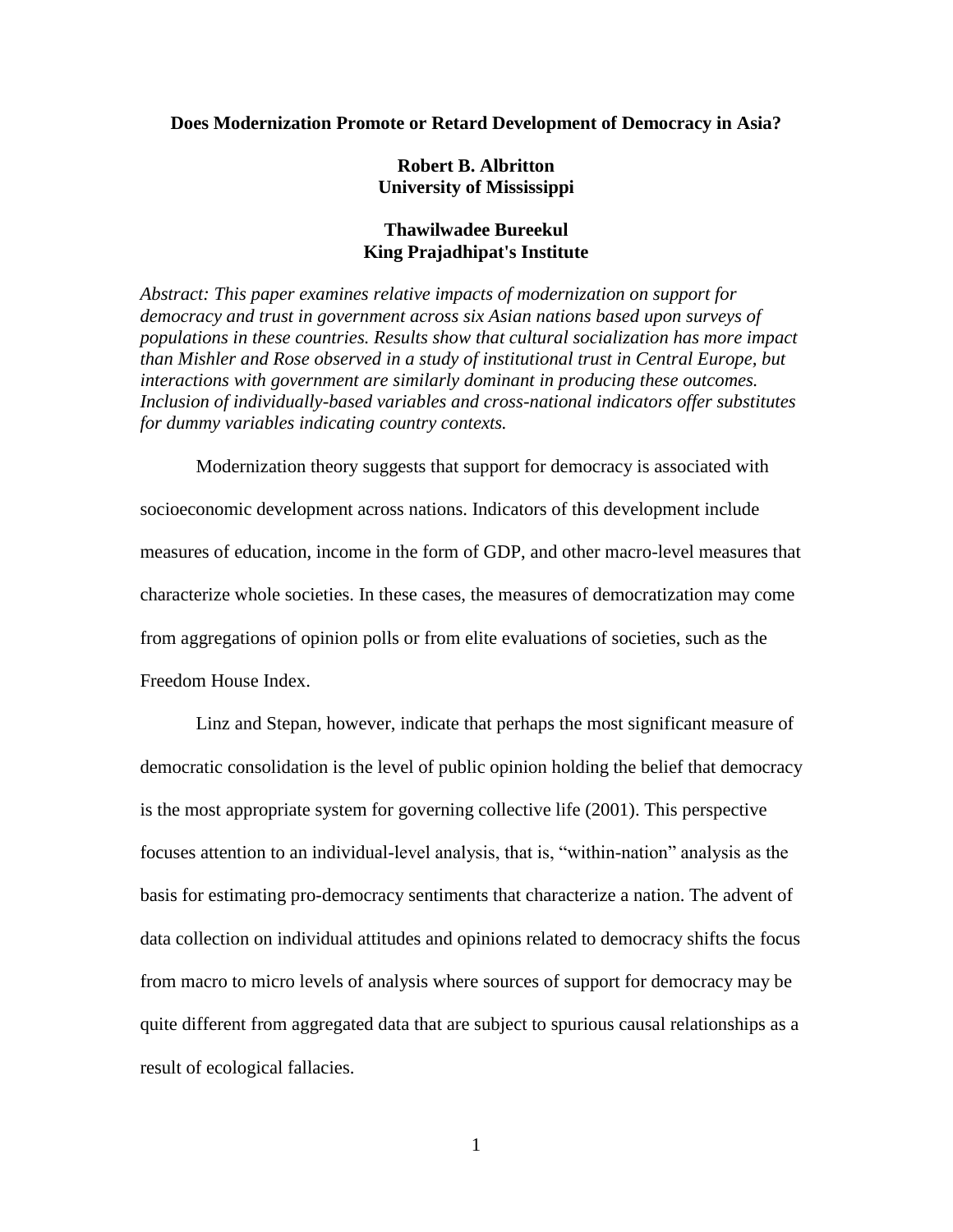Traditional frameworks of comparative analysis thus are not always the most productive for understanding correlates of modernizing societies, especially prodemocracy support. Despite the large Ns of national surveys (including the NES), examination of important dimensions of democratic development, such as support for democracy and trust in government, that enable democratic governments to sustain themselves and consolidate over time, is still shaped largely by idiographic studies that assume unique national histories, cultures, and ideologies. Although social and economic supports for governments have been addressed at an aggregate level in comparative, cross-national analysis, Linz and Stepan suggest that support is rooted primarily in beliefs about government and procedures and the general acceptance of laws, procedures, and institutions created for the purpose of governing (2001, 95). Positing such sources of support, a conceptualization of support for democracy appears amenable to relative effects of cultural socialization and interactions with government along the lines of Mishler and Rose's (2001) study of institutional trust.

Furthermore, having amassed quantities of data at the individual level, it is puzzling as to why scholars aggregate the data for comparison with other nations, given the substantial variation within societies that, to use an ANOVA analogy, is often greater than variance between nations. If within-nation variance is greater, analysis should be guided by Prezyworski and Teune's admonition from decades ago that the goal of comparative study should be to "substitute the names of variables for the names of social systems" (1971). If supports for government are rooted in individual variations, more than national ones, aggregating data from large surveys of national populations for purposes of comparing across nations discards opportunities for general theoretical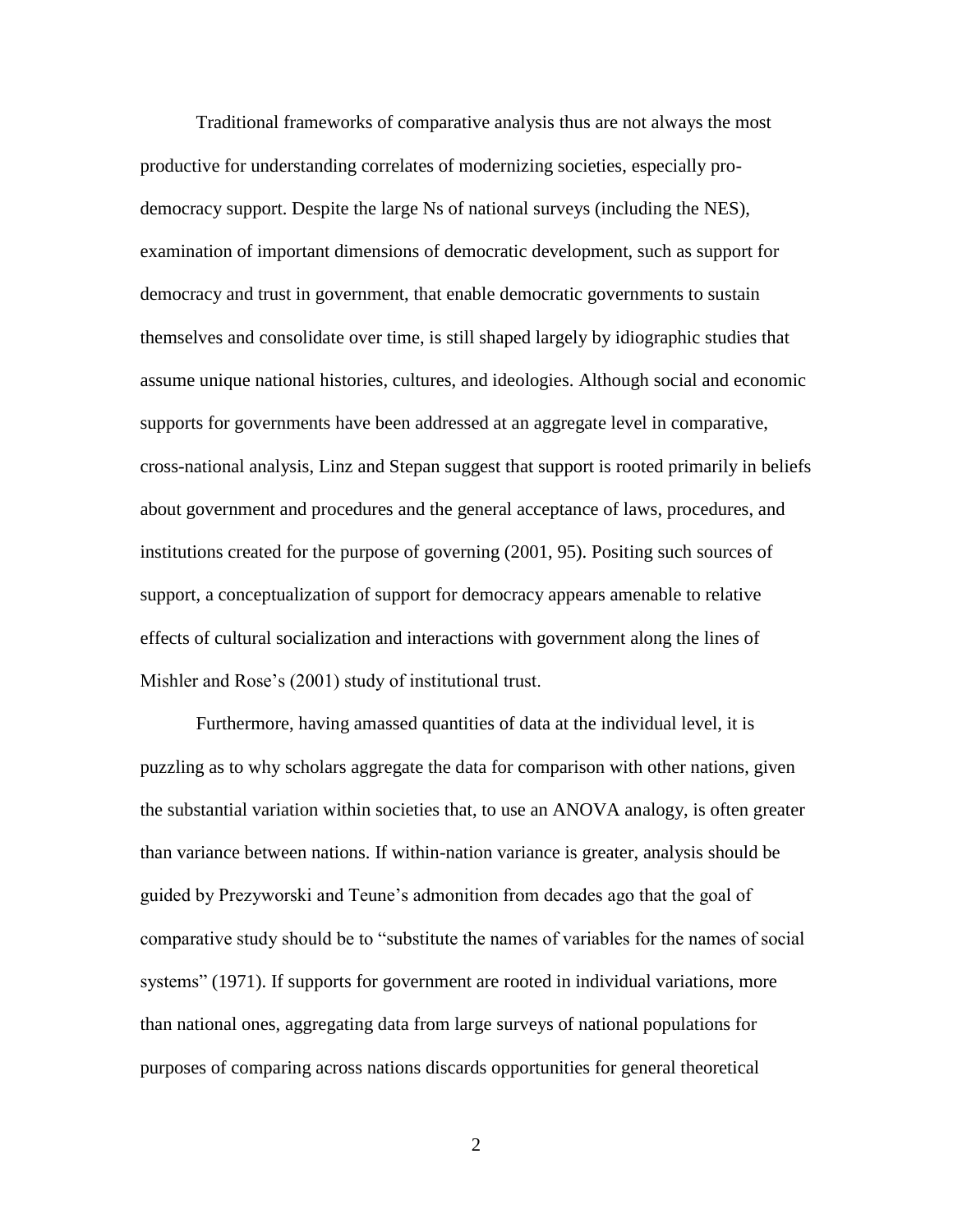knowledge as to why governments succeed or why citizens fail to support governments, controlling for specific national contexts.

In addition to aggregate analysis of socioeconomic determinants that characterize modernization theory, there is a long tradition in psychology, sociology, and political science that links early-life socialization and cultural norms (Erikson, 1959; Easton and Dennis, 1969) to individuals' affective relationships with government. Hart (1978) argues that socialization to cultural norms accounts for different levels of trust in politicians in Great Britain and the United States, for example. More recently, Inglehart , et al. (1998) and Inglehart (1997) link political norms and attitudes to inter-generational social and value attitudes.

By contrast, many skeptics of cultural and socialization theories suggest that institutional characteristics and government performance are more likely causes of varying degrees of distrust in governments. Klingemann (1999) found that nations engaged in the process of democratization tend toward lower levels of political trust. Mishler and Rose (2001), in a 10-country analysis, showed that citizen experiences with institutional factors, rather than culture or socialization, are the keys to explaining political trust in Eastern and Central European nations.

In order to investigate the relative merits of alternative explanations of prodemocracy orientations, this study utilizes data from seven of the nations that make up the data set on "Democratization and Value Change in East Asia." These nations have sufficient data on questions expressing various forms of support for government as well as coding that lends itself to generation of indicators on a variety of societal cleavages. The data were obtained by probability sampling from the seven national populations.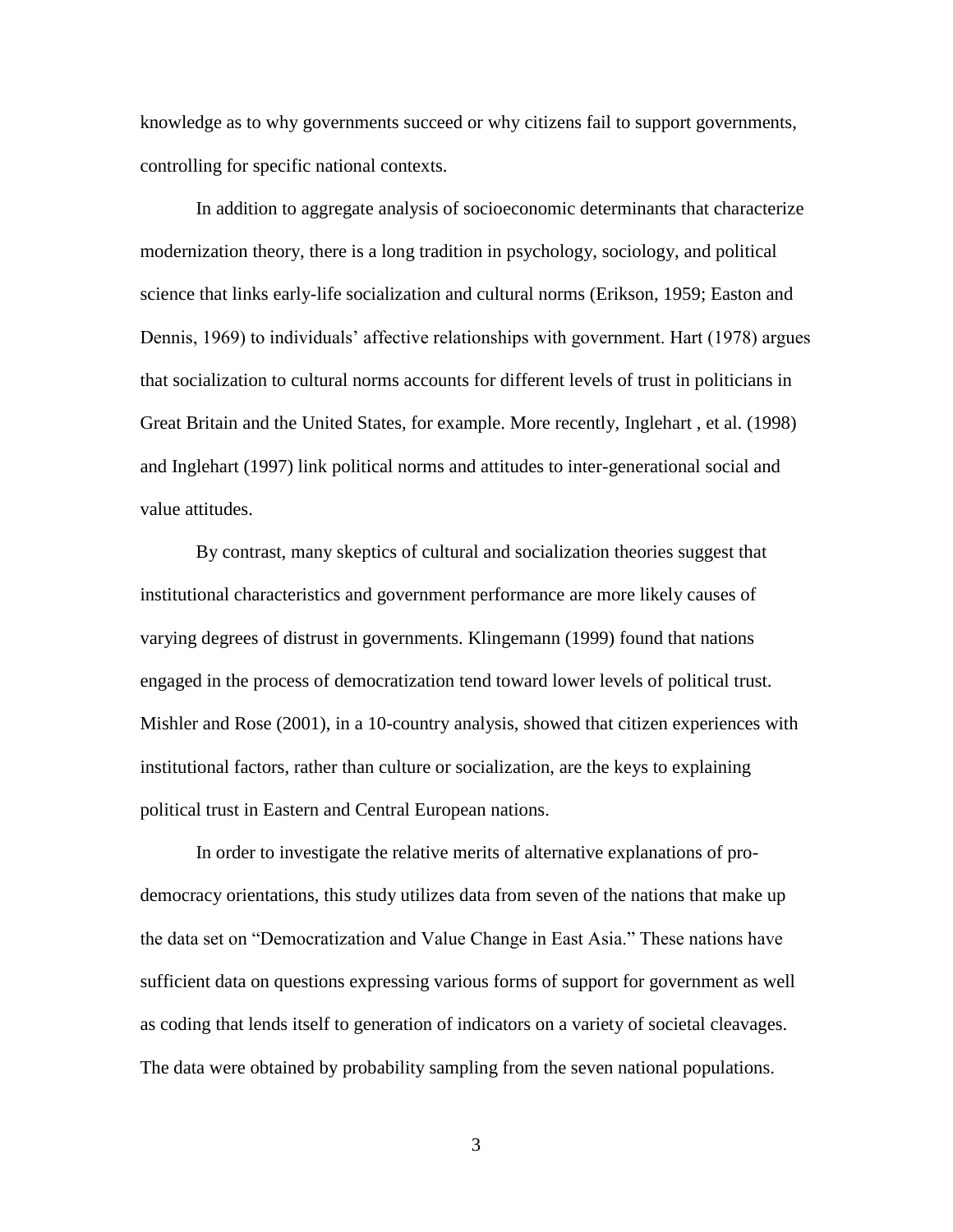From the roughly 11,000 respondents, we were able to obtain over 7500 respondents on all indicators relevant to the study.

Most of the scholarship in this area implies that such relationships can be identified on a cross-national basis. Eichenberg and Dalton (1993), for example, attribute effects of dummy variables representing unique country-effects to national cultures or traditions regarding European integration. In a later analysis, however, Palmer and Gabel (1995) argue for a more fully specified model in which dummy variables have fewer important effects in explaining national-level public support for European unification.

One way of avoiding reliance on dummy variables (so-called because no one knows what they actually represent) is to identify contextual variables that have substantive meaning on a cross-national basis. In this analysis, we utilize two crossnational variables of substantive significance: GDP per capita (in \$), controlled for purchasing power parity, and a measure of income inequality (Gini Coefficients).

#### **Anomalies in Applications of Modernization Theory**

Contrary to findings in other research, we have found that higher levels of education and income are associated with lower levels of support for democracy (Albritton and Bureekul, 2002). This finding is counter to most modernization theory conclusions that education and income, for example, are related to pro-democracy attitudes, coinciding with the widely held view that the urban middle class is the engine of support for democracy (Dalton and van Sickle, 1994; Rohrschneider, 1999; Rose, Haerpfer, and Mishler, 1998; Zimmerman, 2002). The hypothesis we offer here is one noted from previous studies of Thailand – that education and income are primarily indicators of socioeconomic status, rather than more extensive knowledge. The middle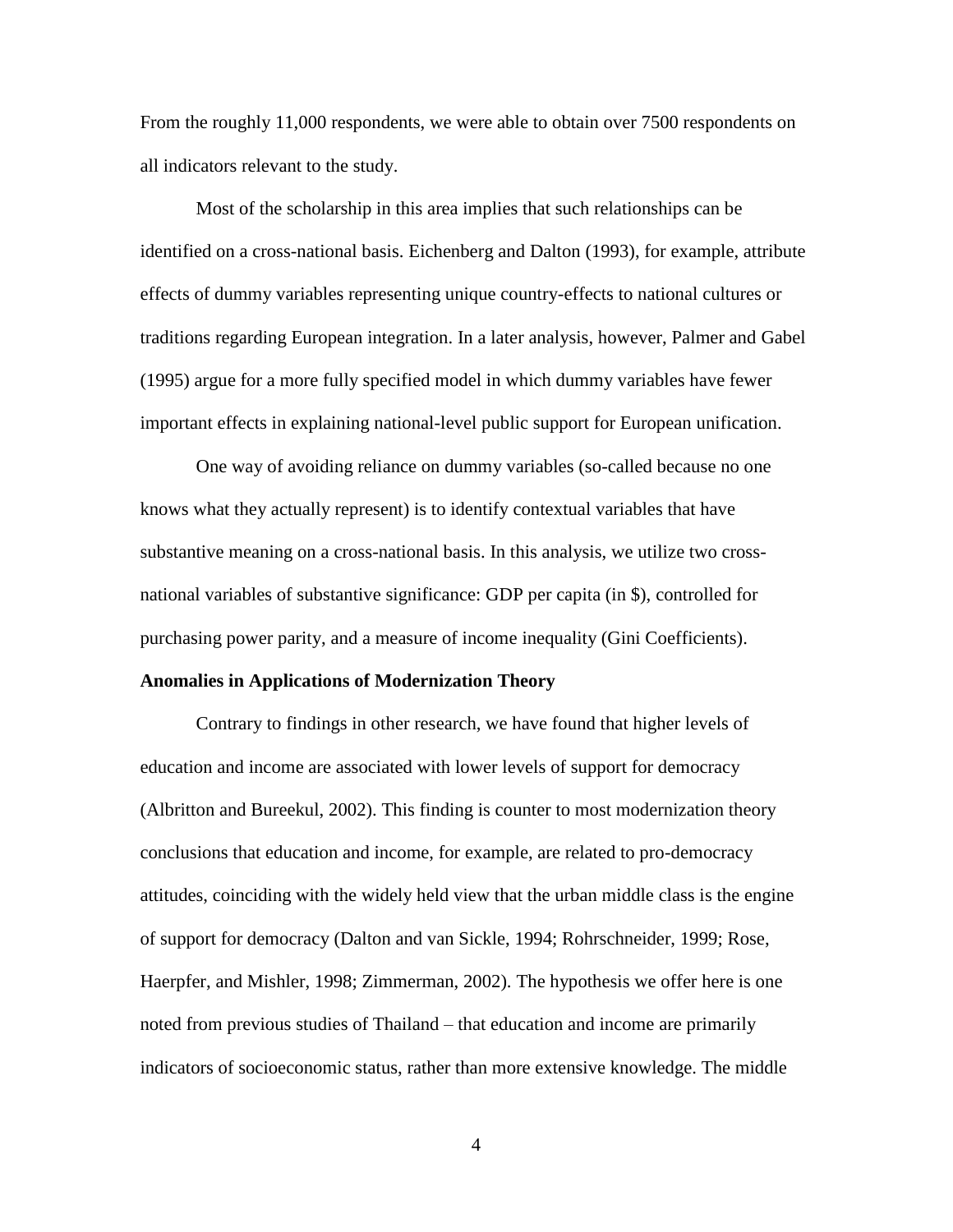class is thus highly suspicious, if not fearful, of popular democratic governments, especially in the absence of pluralist institutions that protect them from what Tocqueville and members of the American constitutional convention called the "excesses of democracy," and, therefore, less likely to trust governmental institutions.

The class and status variables – education, income, and a measure of "subjective social status" are consistent with what Mishler and Rose call "socialization" factors. Welzel and Inglehart (2007) make a case for generational shifts toward "emancipative" values, including democracy, and thus "age" will be tested as a source of support for democracy. The model will examine differences in support for democracy, as well as institutional trust, related to gender.

The data also permit testing of two social forces representing cultural socialization not generally available. The first is a measure of traditionalism-modernism constructed from eight questions indicated in Appendix 1. The second is the role of "urban culture" in shaping attitudes toward democracy and government. Although the expectation might be that traditional society would be less amenable to democratic forms of government, more recent evidence suggests that social values associated with modernism – such as globalization, neo-liberalism, and individualism – produce suspicions of mass democracy among elites who view democracy as a threat to social and economic control and, therefore, to social stability.

This perspective becomes particularly salient when considering another variable related to modernization theory, the highly significant cleavages between urban and rural societies – urban and rural cultures, if you will – specifically in the Asian context. Dalton and Shin (2007) suggest that urban life should encourage support for democracy. Their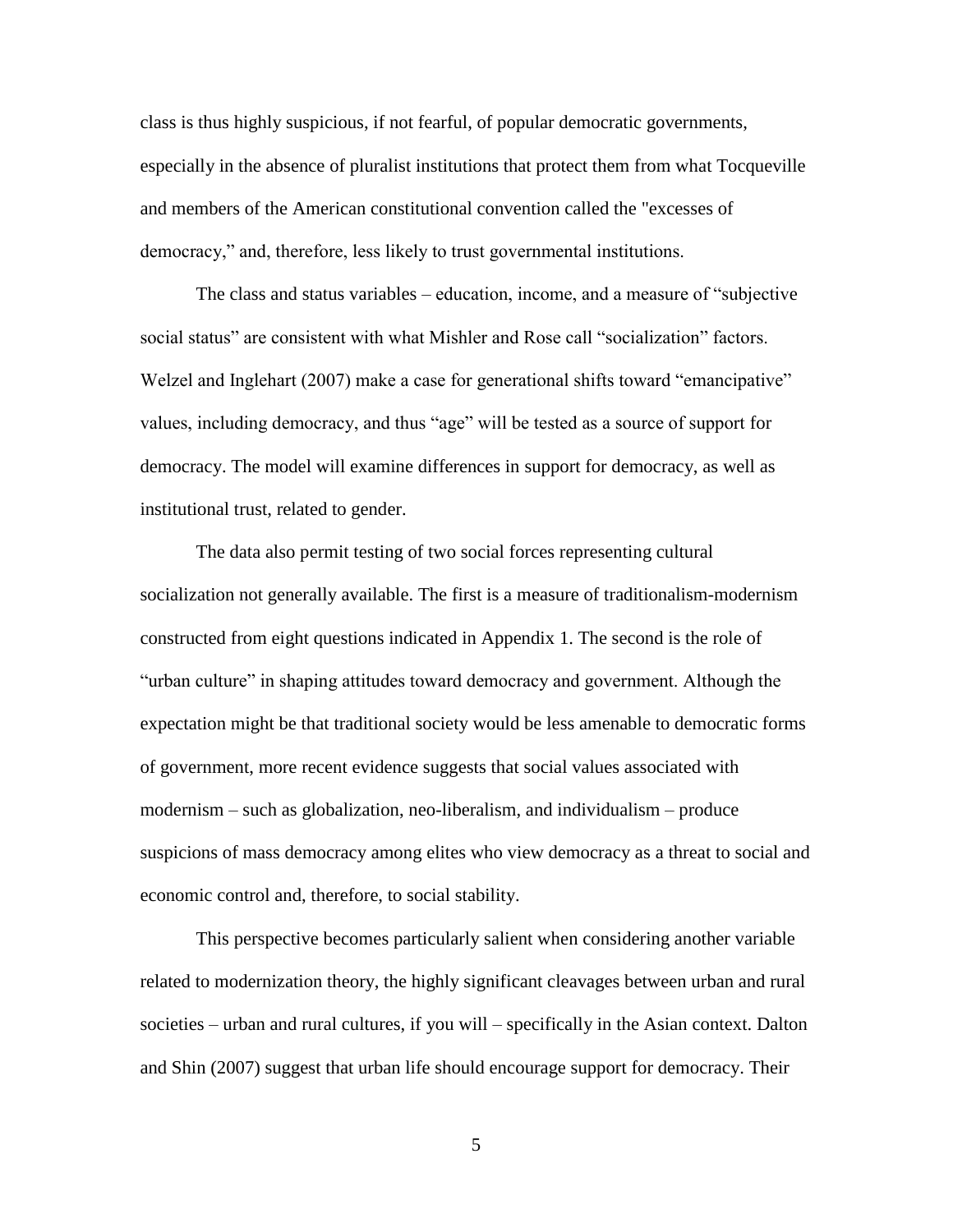findings, however, provide only weak support for this thesis, and, in fact, Albritton and Bureekul (2002) found that people in urban locations tend to be less supportive of democracy than those from rural and more traditionalistic backgrounds (Laothamatas, 1996). We suggest that this perspective is generalizable across Asian nations. The ability of rural constituencies to acquire substantial power in democratic societies leads to doubts among the middle class, the mass media, and even academics as to the efficacy of the democratic process. For these groups, "democracy turns out to be the rule of the corrupt and incompetent" (Laothamatas, 1996, 208). This creates a significant dilemma for urban elites. Although the middle class opposes authoritarian rule, in principle, they hold government by rural constituencies in contempt, regarding them as "parochial in outlook, boorish in manner, and too uneducated to be competent lawmakers or cabinet members" (Laothamatas, 1006, 208).

The problem is exacerbated by the fact that urban, educated, cosmopolitan elites, who are skilled policy experts, are often held in equal contempt by villagers. They are often regarded as being alien to rural electorates in terms of taste, culture, and outlook, who "fail to stay close to the voters in both a physical and cultural sense" (Laothamatas, 1996, 208). Veiled contempt for rural-dwellers by sophisticated elites poses no problems under authoritarian regimes. Once democratic elections tip the balance in favor of rural areas, however, significant gaps in perceptions of government develop.

The major threat posed by this cleavage lies in a relative lack of enthusiasm for government in the more influential urban areas. There is growing evidence that, while the urban middle class opposes authoritarian forms of government that restrict individual freedoms and exercise a heavy hand over commerce, the uncertainty of changes in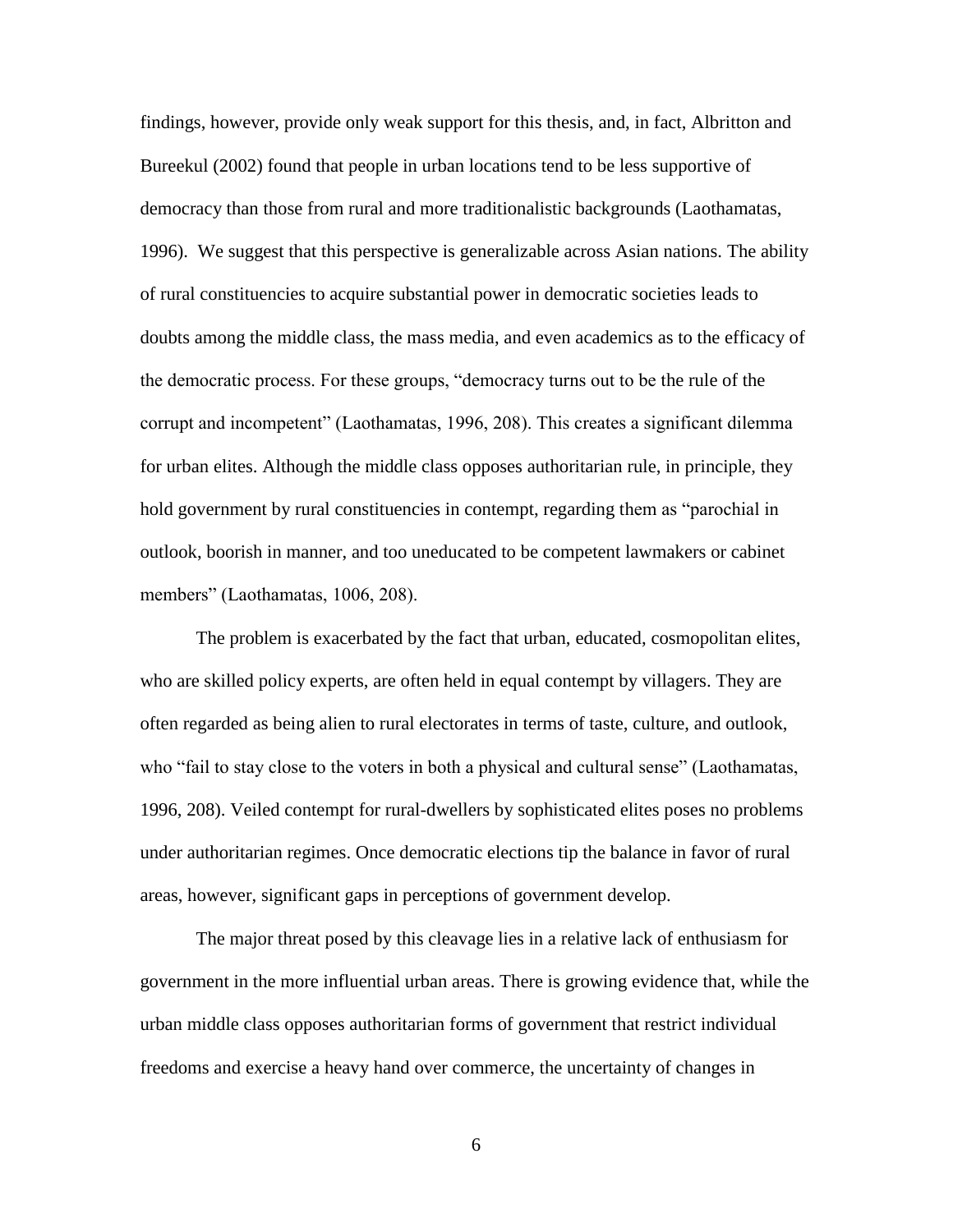government, even by democratic processes, can be viewed as destabilizing economic environments on which entrepreneurs depend. The possibility that government may be seized by politicians with "populist" agendas poses an even more direct threat to the interests of a class that stands significantly above the average voter in democratic elections. The traditional emphasis on the middle-class as an engine of democracy thus should be declining in favor of a view that middle-class support for democracy exists primarily when it coincides with class interests in curbing the power of government.

What are the sources of this difference between urban and rural society that have an impact on attitudes toward trust in government? People living in rural areas have a significantly greater dependence upon social networks for "getting by" in life and, as in almost any society, rural dwellers are significantly more communal, as well as being interested in the welfare of their neighbors (which can be either positive of negative, from some perspectives). Urban dwellers live in an environment in which they are more autonomous, isolated, and individualistic, relishing the anonymity presented by urban life. For these urbanites, individual independence from society and government leads to a greater interest in protections from government interference that we often associate with what are generally described as "civil liberties." These divergences between urban and rural populations appear to have significant impacts on how government is viewed by individuals living in these two contexts, rural dwellers opting for community and urban dwellers for freedom. Our expectation is that rural residents will, thus, have a greater trust in and dependency upon government as a mitigating factor in their uncertain environment.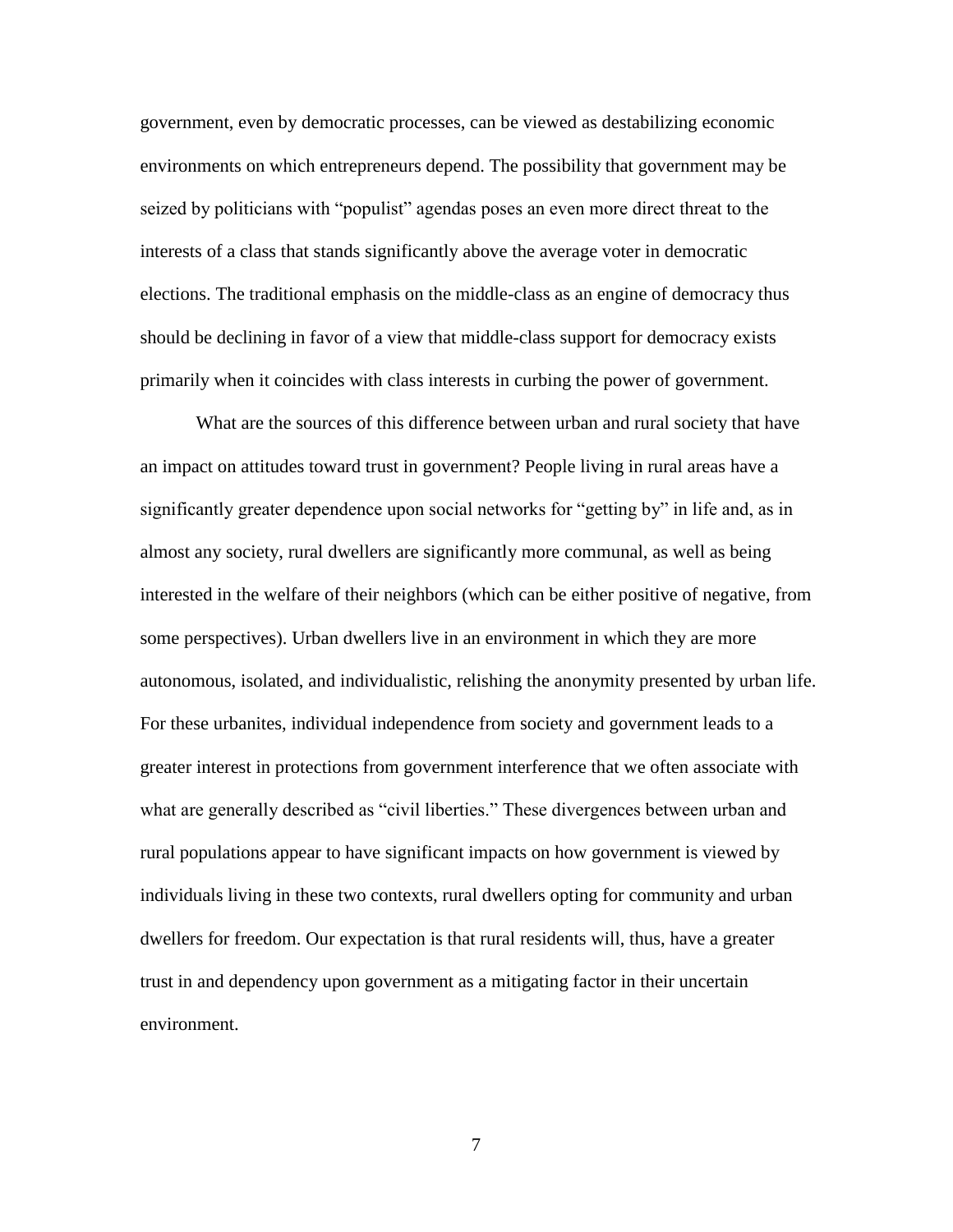A fundamental assumption of this study is that, whatever its content, the ruralurban cleavage is a significant factor in support for government in a variety of national contexts. In addition, we assume that some proportion of the variance in support for governments across nations is a result of differential experiences of the urban culture and that these experiences may be mistaken for unique characteristics of nations and cultures, rather than more generalized, common factors that happen to coincide with national differences. We anticipate that these relationships will be sustained across the other Asian nations.

As noted above, typically, analysis of cross-national data relies on national "dummy" variables to account for unspecified idiosyncratic effects. We follow the lead of Prezyworski and Teune (1971) in attempting to substitute variable names for national social systems from the project on "Democratization and Value Change in East Asia."<sup>1</sup> The findings hint that variations among nations in support for governments are often more a function of variables that transcend national boundaries and of similarities in these respective cultures associated with these variables, regardless of country, than they are of peculiarities of national cultures or other social or economic configurations represented as geographic entities. We include dummy variables in the equations (to the extent that they survive) in order to boost model specification, which we imply with values of R-square.

#### **Data Analysis**

 $\overline{a}$ 

Factor analysis of indicators of institutional trust and support for democracy produce independent factors representing each of the two concepts. This analysis explores models determining each of these in tests of effects of factors associated with modernizing

 $1$  Otherwise referred to as the East Asia Barometer.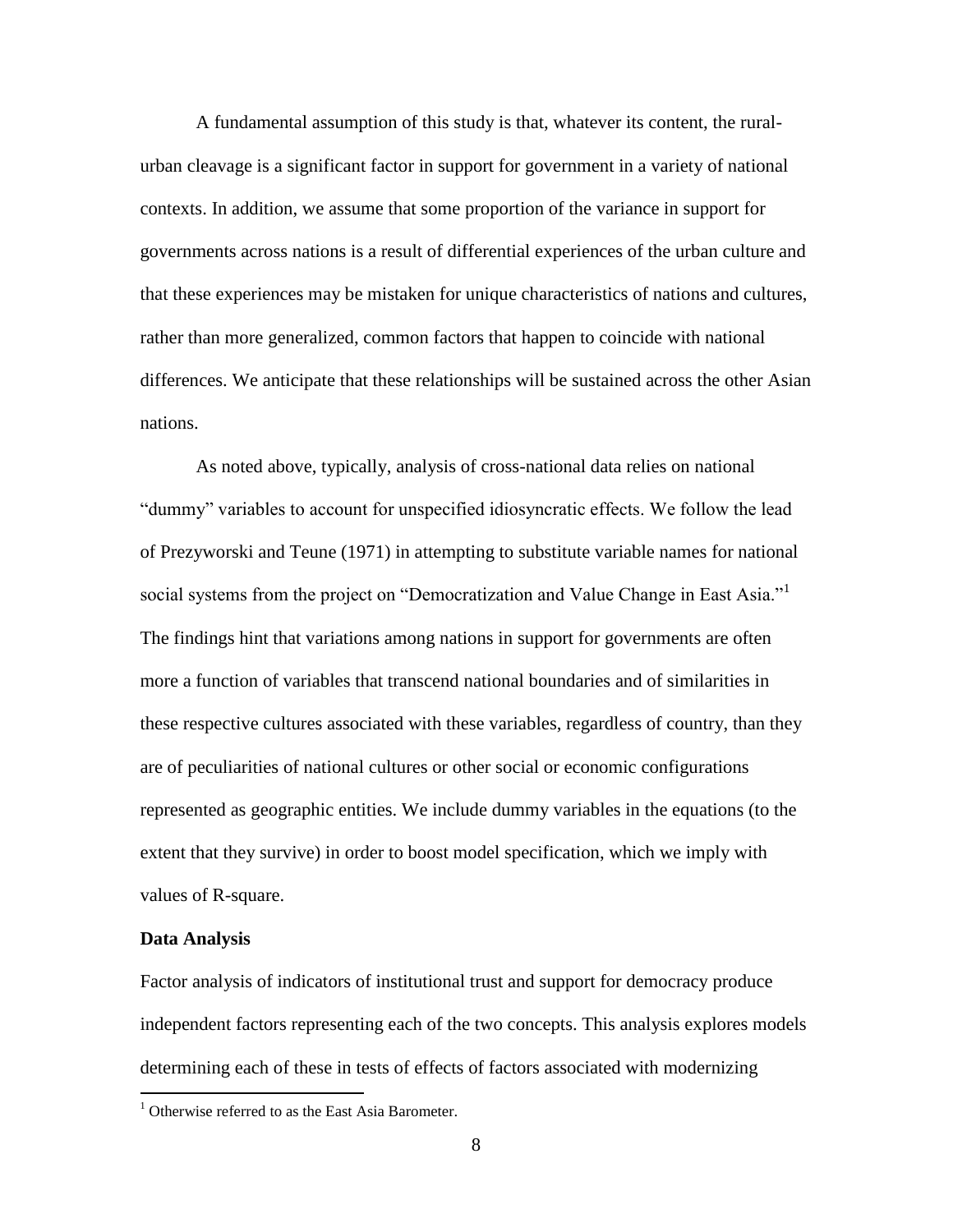societies on these two dimensions. In order to preserve cases in the analysis, however, the indicator of institutional trust and support for democracy are measured as average Zscores of the questions providing the two dimensions noted above.

#### *Support for Democracy*

 $\overline{a}$ 

Following Mishler and Rose, we examine impacts of cultural socialization and interactions with government on a minimalist indicator of democracy. Our measure of "support for democracy" is constructed from responses to five questions noted in Appendix 1. Although there is some difference of views as to whether "satisfaction with democracy" represents attitudes towards democracy or satisfaction with government performance (Norris, 1999), the indicator loads in excess of 0.5 on a single natural factor of the five questions (Appendix 2). In the absence of empirical evidence to the contrary, we accept all five indicators as both face-valid and construct-valid measures of respondents' attitudes toward democracy.

Table 1 shows impacts of the demographic variables on the indicator of support for democracy in a single-equation model. As noted above, indicators of socioeconomic status are so collinear that we use a combined index of socioeconomic status.<sup>2</sup> When social and cultural measures are added to the equation, gender and trust in other people do not attain the selected criterion of significance at  $p<01$  (Equation 1). As it stands, the equation shows that modernized attitudes and urban location (or culture) have negative impacts on attitudes toward support for democracy. SES and age work in a positive direction, providing initial support for democratic attitudes based in the middle class.

<sup>&</sup>lt;sup>2</sup> Years of education and subjective social status are negatively associated with support for democracy, while income quintile is in a positive direction.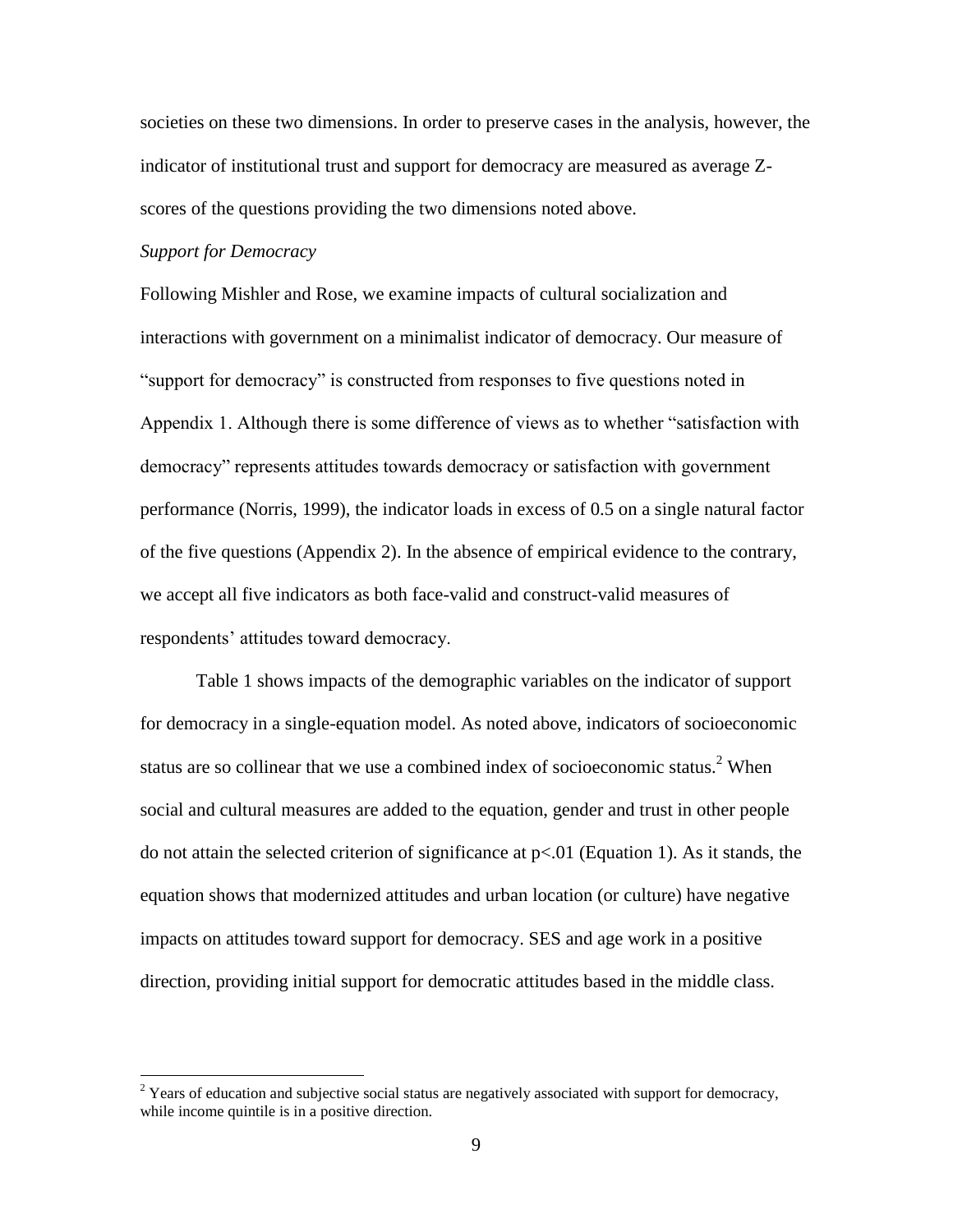When indicators of citizen interactions with government are added to the equation, trust in other people and gender still fail to contribute to the equation. The burden of explanatory power shifts to experiences of citizens with government, including positive evaluations of economic performance, and negative perceptions or experiences with government corruption. Finally, however, overall trust in government institutions assumes a major role in creating support for democracy (Equation 2).

When contextual variables are added to the model, specifically GDP per capita, the Gini index of income inequality, and dummy variables representing each of the six nations of the study, the overall equation changes in only minor respects. Trusting other people, however, re-enters the equation as a highly significant contributor of support for democracy. Both contextual variables, the Gini index and GDP per capita fail to survive the analysis. In addition, dummy variables for Hong Kong and the Philippines are nonsignificant, and Korea is omitted from the equation (Equation 3). When non-significant variables are eliminated from the equation, the sources of support for democracy stand as in Equation 4.

These final results are consistent with the Mishler-Rose assumption that interactions with government provide the strongest basis of support for democracy in the six Asian nations. Positive evaluations of the economy and trust in governmental institutions offer the major sources of support. Still, experiences of governmental corruption provide significant negative effects on overall estimations of democratic government by respondents in this study. The overall picture suggests that perceptions of economic development and development of political institutions go a long way in support of democratic consolidation, a finding consistent with a positive impact of modernization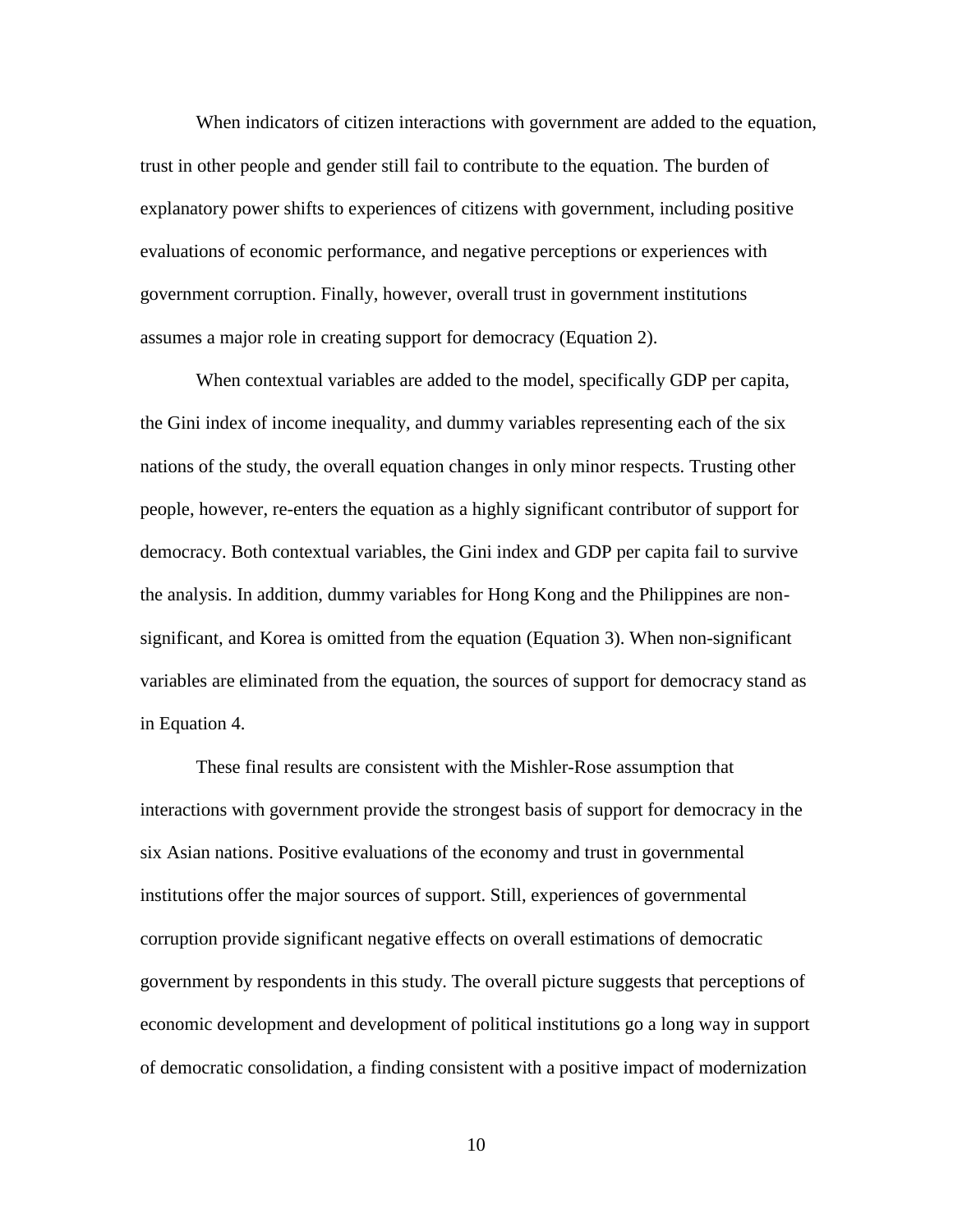in these areas. On the other hand, "modernistic" cultural values appear to work against support for democracy.

One further factor bears mentioning. Note that when appropriate substantive variables are added to the equation, country dummy variables often drop out of the equation or are not significant at the chosen criterion of  $p<0.01$ . In this analysis, the indicator of income dispersion, by country, substitutes for several of the country dummies, eventually leaving only three dummies (three plus the omitted category). The ability to eliminate country dummies by a fuller specification of the equation implies that what are often observed as idiographic characteristics of nations, are, in fact, simply different distributions of individual characteristics. When such characteristics are identified, we are able to substitute variable names for country designations, as Prezyworski and Teune urge.

As noted in the progression from one equation to another, modernization factors, including SES and modern versus traditional values, while initially important to the explanation, fade in the face of more direct interactions with government. But Mishler and Rose were actually examining sources of trust in government, the variable that we determined was by far the most important determinant of support for democracy. Now we ask about factors that operate to produce governmental trust and it is to this analysis that we now turn.

## *Trust in Government*

Trust in governmental institutions turns out to be the most significant determinant of support for democracy, so the determinants of this factor have a bearing on the ultimate ability of nations to consolidate democracies. An analysis of sources of trust in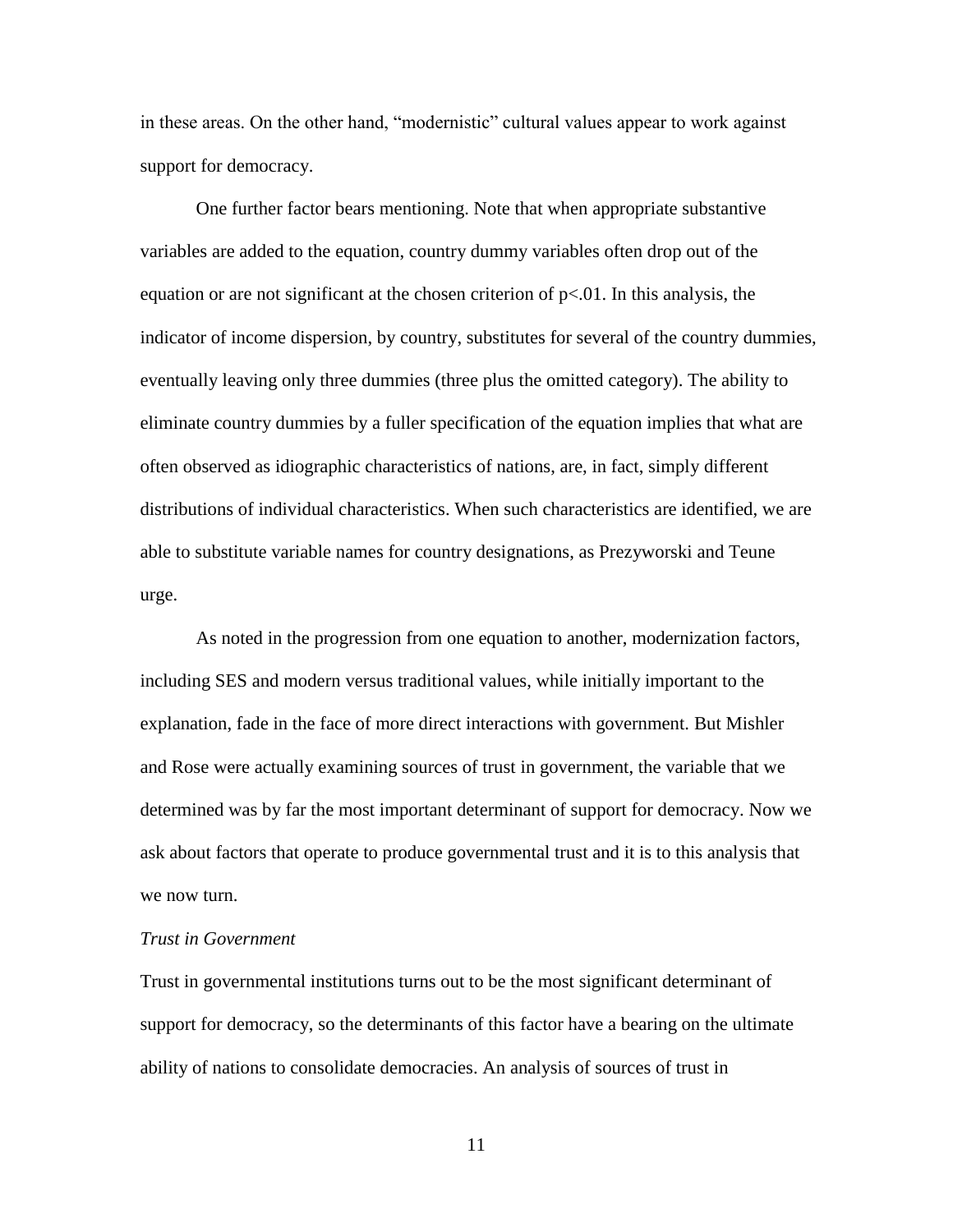government is more straightforward than the data in Table 1. Mishler and Rose also purport to negotiate competing perspectives of both cultural traditions and institutional theories as explanations of trust in government using individual-level data. Their strategy, like ours, is to incorporate both perspectives in an explanatory model and, given the indicators they employ, argue that institutional perspectives trump social and cultural factors in impacts on the level of trust individuals place in governments. Their analysis, however, posits several conclusions that may be peculiar to Eastern Europe. In this paper, among other purposes, we replicate their study across the six Asian nations and produce somewhat different findings.

Unlike the group of Eastern European nations, the East Asian Barometer survey covers an extremely diverse region. The six societies examined here come in all sizes, ranging from the Pacific islands of Hong Kong, Taiwan, the Philippines, and Japan to the Korean peninsula and Thailand. Their socio-economic conditions also diverge widely. While Japan boasts the second largest economy in the world and Hong Kong's GDP per capita surpasses most of the OECD countries; millions of people in the Philippines and Thailand make do with only about 1/3 as much. What is more, the political systems that East Asians have experienced in recent decades run the spectrum from military dictatorship to multiparty democracy.

The first difference we discover between the Mishler and Rose sample and our own is that, contrary to their study, we find high levels of trust in government institutions. Table 2 compares evaluations of trust in institutions between the Eastern European and Asian cases. In every area, Asian nations have much more confidence in government than their counterparts in Eastern and Central Europe. Although Mishler and Rose explain the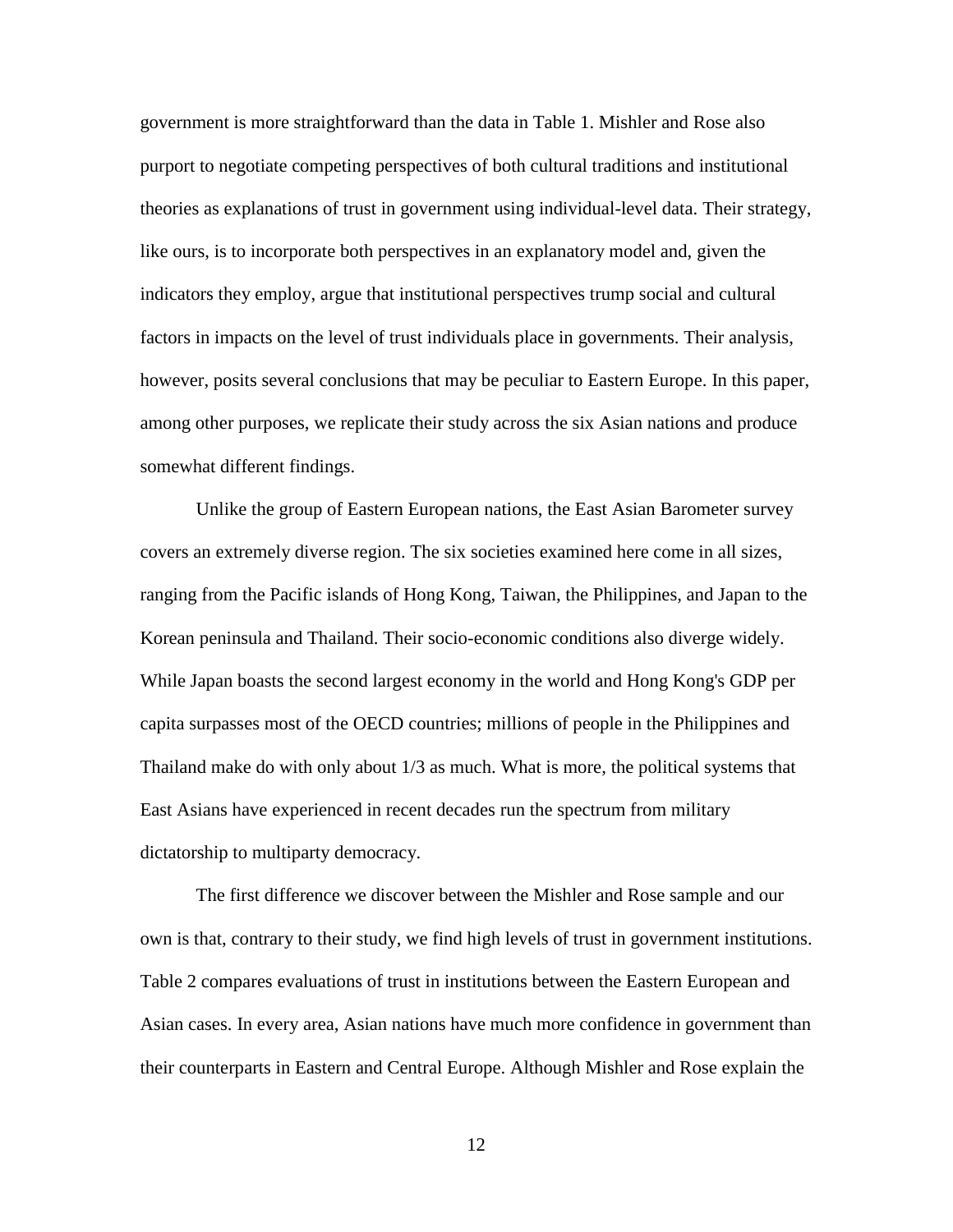levels of trust in their sample persuasively as socialization to the legacy of authoritarian rule, most of the Asian nations also have histories of authoritarian dominance comparable to that of Eastern and Central Europe.

One finding in Table 2 represents a further anomaly. While trust in institutions is comparatively high, trust in other people for Asian nations is considerably lower. This does not mean, however, that trust in individuals does not produce institutional trust in the Asian context. To make such a generalization would involve the ecological fallacy. We are able, then, to test the finding of Mishler and Rose that trust in individuals has little significant impact on institutional trust in a regression analysis that includes individual trust as an explanatory variable in the Asian context.

|                    |                      | Trusting $(\% )$        |                   |  |
|--------------------|----------------------|-------------------------|-------------------|--|
|                    | <b>Asian Nations</b> | <b>Mishler and Rose</b> | <b>Difference</b> |  |
| <b>Parties</b>     | 47                   | 12                      | $-35$             |  |
| <b>Parliament</b>  | 54                   | 21                      | $-33$             |  |
| <b>Police</b>      | 59                   | 28                      | $-31$             |  |
| <b>Courts</b>      | 65                   | 28                      | $-37$             |  |
| <b>Press</b>       | 64                   | 37                      | $-27$             |  |
| TV                 | 73                   | 39                      | $-34$             |  |
| <b>Military</b>    | 74                   | 46                      | $-58$             |  |
| <b>Most People</b> | 31                   | 49                      | $+18$             |  |

**Table 2: Levels of Trust in Governmental Institutions and People in Asian versus Eastern European Nations (In Percent)<sup>3</sup>**

**\_\_\_\_\_\_\_\_\_\_\_\_\_\_\_\_\_\_\_\_\_\_\_\_\_\_\_\_\_\_\_\_\_\_\_\_\_\_\_\_\_\_\_\_\_\_\_\_\_\_\_\_\_\_\_\_\_\_\_\_\_\_\_\_\_\_\_\_\_\_\_\_**

**Source: Mishler and Rose (2001) and data from the East Asian Barometer.**

The Asian data seem to contradict findings posited by Mishler and Rose in two

respects. Their study concludes with a macro-cultural theory asserting that experience

 $\overline{a}$ 

**\_\_\_\_\_\_\_\_\_\_\_\_\_\_\_\_\_\_\_\_\_\_\_\_\_\_\_\_\_\_\_\_\_\_\_\_\_\_\_\_\_\_\_\_\_\_\_\_\_\_\_\_\_\_\_\_\_\_\_\_\_\_\_\_\_\_\_\_\_\_\_**

 $3$  Mishler and Rose use a "neutral" category that we have omitted from the questionnaires. The Asian data are based solely on percentages of respondents indicating either a "great deal of trust" or "quite a lot of trust."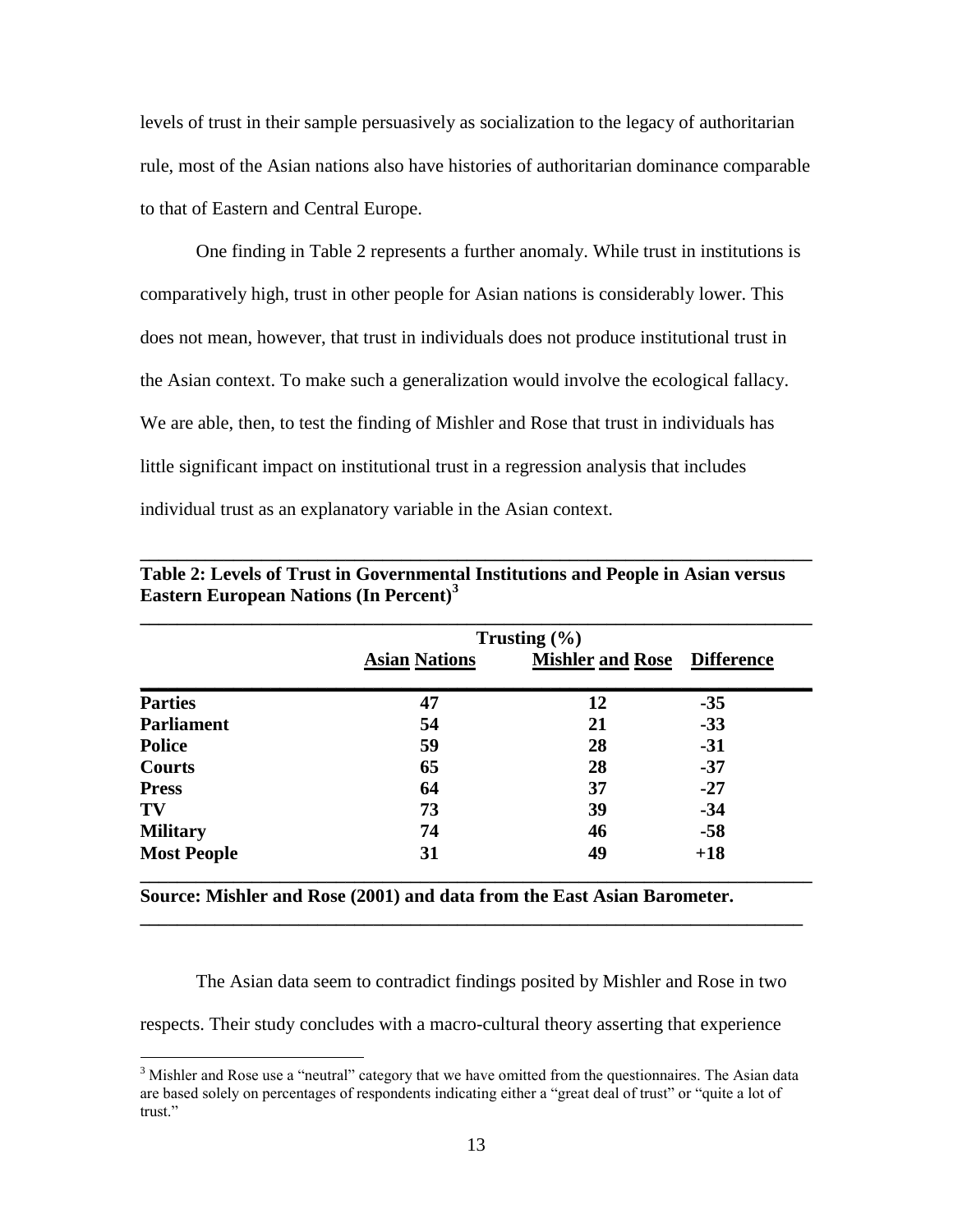with authoritarian values breeds political mistrust, so that, from an institutional perspective, initial political trust in new democracies will be low. Most of the Asian nations examined in our study have traditions of authoritarian rule, yet the trust of citizens in their institutions is quite high by comparison. The difference may arise from the fact that Eastern European nations were treated as occupied territories by a foreign power, whereas, authoritarian governments in most Asian nations of this study were indigenous and related to traditional cultural and social values within those nations.

The very low level of trust in "others" among Asian respondents is a bit more puzzling. In the Thai case, however, children's traditional literature advocates caution and even distrust of other people. Contrary to the view of Asian cultures as encouraging solidarity with others, many aspects of Asian culture, including Buddhism, actually support a high degree of individualism (or at least familiism) and autonomy not generally recognized in the debate over Asian values.

Table 1 indicates that institutional trust comprises a major factor in accounting for support for democracy. It also is an endogenous variable determined in a more direct causal process by the exogenous variables. Thus, an important consideration from Mishler and Rose is the causal determination of institutional trust and its role in bringing about stable, democratic states. We examine determinants of trust in institutions of government based upon seven questions representing the respondents' trust in a variety of institutions. (See Appendix 1)

When demographic variables, representing social and economic conditions characterizing individual environment, are introduced as causal determinants, Equation 1 implies that variations in gender have little impact on institutional trust, but older persons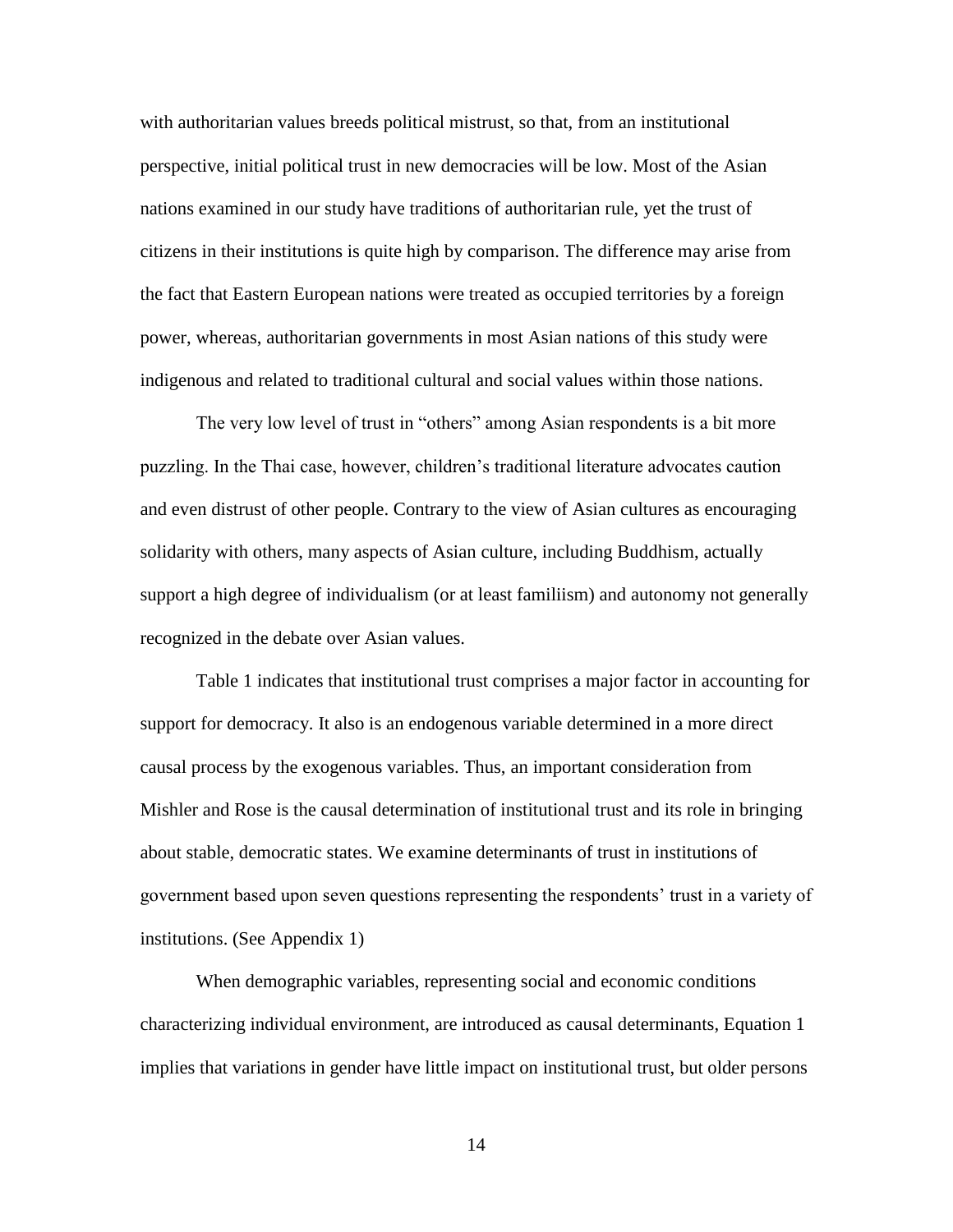have slightly higher levels of trust than younger respondents (Table 3). Socio-economic status criteria, such as education and income and the SES index has a significant, *negative* association, however, indicating that trust in government is stronger among lower status citizens than among elites.

Other factors, of course, come into play. When the three variables representing later socialization are added to the equation, the results begin to take on more theoretical significance. Trust in others, participation in urban culture, and "modernist" cultural orientations supersede social status as explanations of institutional trust (Table 3, Equation 2.

The indicator of "traditionalism-modernism" again captures some of the culturalsocialization dimension. (See Appendix 1) Including other variables, specifically demographic characteristics, help to replicate the Mishler-Rose variables as closely as possible. At this point of the analysis, we find support for hypotheses of Mishler and Rose in the Asian context. Although interpersonal trust supports a corresponding level of trust in government, socialization to urban and modernist cultural values appears to produce significantly negative orientations in the ability of citizens to trust government institutions. Similarly, urban residence appears to produce a negative impact on citizen's ability to trust government. In sum, indicators of modernization at the individual level appear to be associated negatively with trust in government.

We test the Mishler-Rose hypothesis by adding respondents' evaluation of government performance to the equation. These indicators consist of evaluations of the government's economic performance in both national and personal terms and evaluations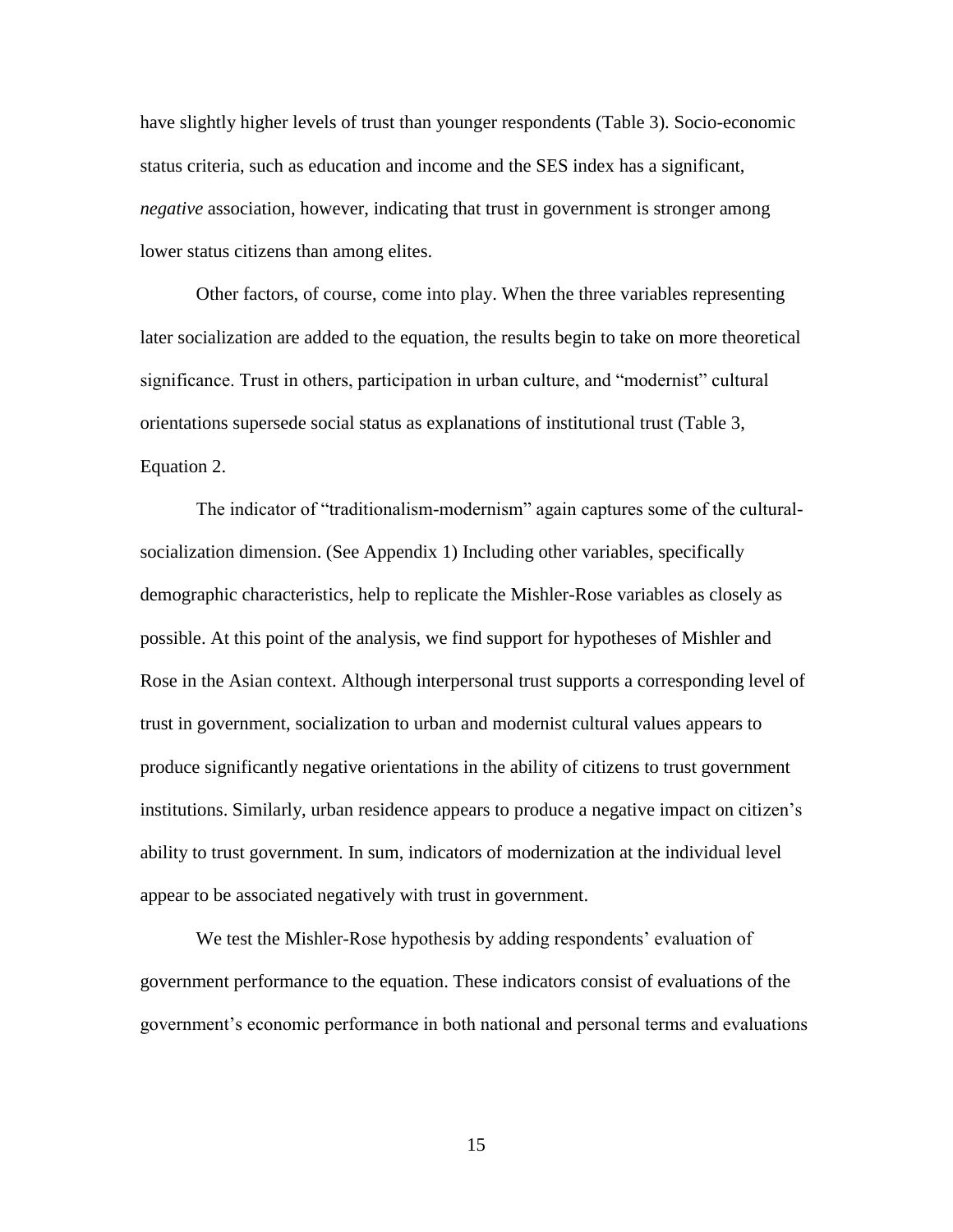of governmental corruption by respondents. Equation 3 of Table 3 shows that, in general, these factors take precedence over all other factors explaining institutional trust.

Two aspects of these indicators are particularly intriguing. The first is that respondents' evaluations of national economic performance, as well as their own economic situation, past, present, and future combined, are highly significant in determining their evaluations of democracy and institutional trust. The second is that *perceptions* of corruption in local government are more important for explaining institutional trust even than personal experiences of corruption. The latter finding suggests a need for research into information networks, such as media use, that assist citizens in creating attitudes independently of personal experiences. In fact, these perceptions, rather than personal experiences of corruption, become the strongest of all the negative factors contributing to citizen orientations toward institutional trust.

## *Anti-democratic Attitudes*

The data analyzed above can be interpreted in alternative ways. The fact that urban, modern elites tend to have negative attitudes toward government can be construed either as elite dissatisfaction with popular democracy or, as some scholars interpret it, as critical citizens (Norris, 1999). In order to help resolve this dilemma of interpretation, we apply the same model to a set of indicators resolved into a single index we call "Support for Alternatives to Democracy." In general, the index is based upon a set of question that pose alternatives to democratic government (Appendix 1).

Table 4 provides the analysis for this test. The data show that support for alternatives to democratic government reside essentially in the groups that were positive in support for democracy. Urban residents, for example, tend to oppose the anti-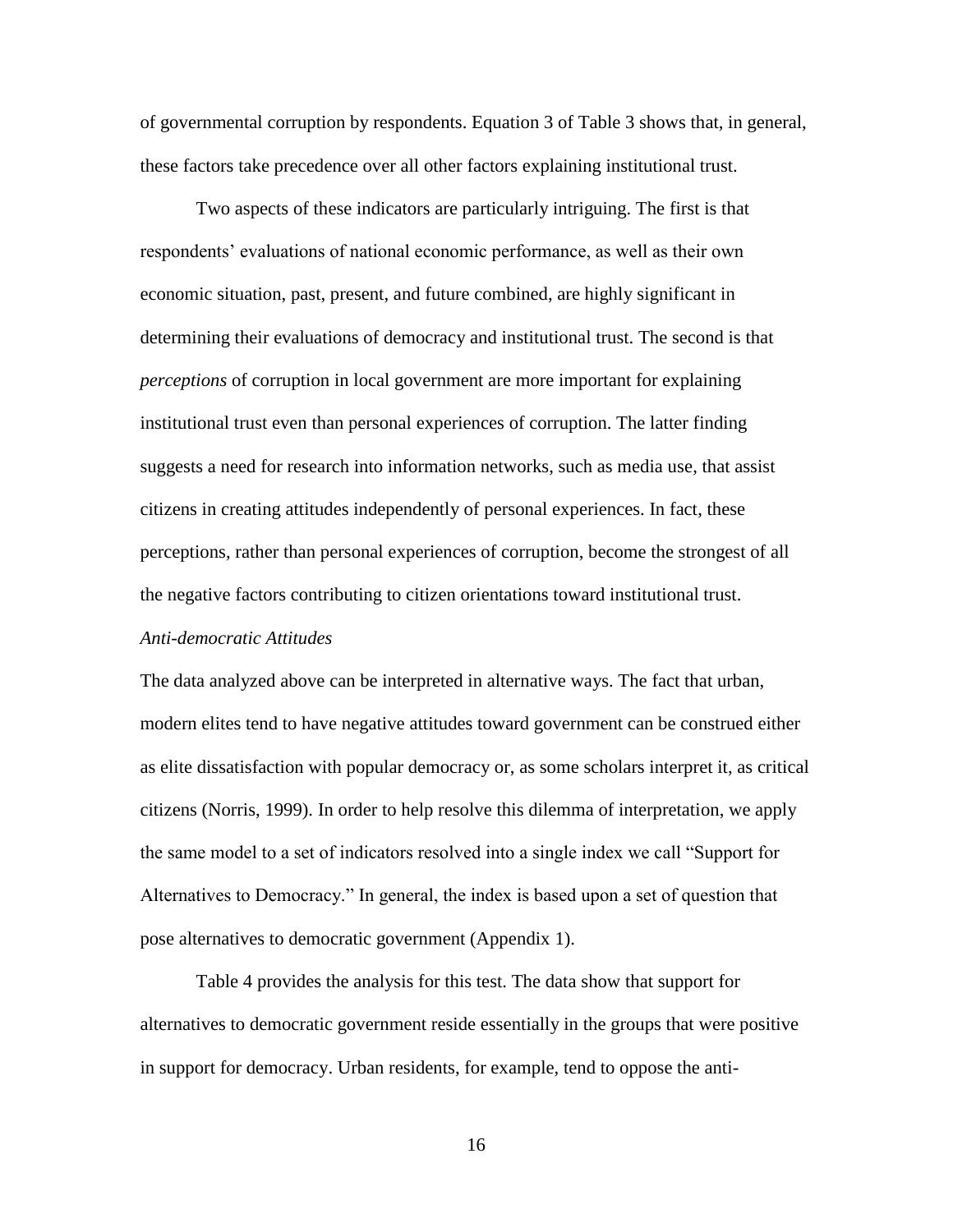democratic moves suggested in the "alternatives to democracy' questions; so, also do the respondents associated with "modern" perspectives in social values. Persons of higher SES are also less amenable to these alternatives. The data clearly weigh in favor of an interpretation that while economic success and social status do not necessarily instill confidence in or support for democracy, these same people are most opposed to antidemocratic alternatives. In the final analysis, perhaps, the data indicate that those who appear less supportive of democracy are composed of "critical citizens" in Asia.

#### **Analysis and Interpretation**

The findings above indicate that individual-level data (within-variance) contribute in significant ways to explaining the variables relating to democratic government that are of interest across several of the six nations in this study. Indicators of cultural socialization (urban location, traditionalism-modernism, in particular) do not compete well with experiences of government performance (managing the economy and corruption). What is noteworthy is that the measures of higher socio-economic status – income, education, and subjective social status – often have significant, negative effects on factors, such as trust in government, that are supposed to lead to democratic consolidation.

Given the tremendous differences among East Asian societies, some scholars would probably doubt the explanatory power of individual-level variables. The statistical analysis of this paper has clearly demonstrated that, although dummy variables representing national idiosyncracies unsurprisingly do contribute to the variation in individual support for democracy, institutional trust, the utility and potential of demographic variables, cultural socialization, and especially interactions with government are nonetheless highly significant contributors to democratic consolidation in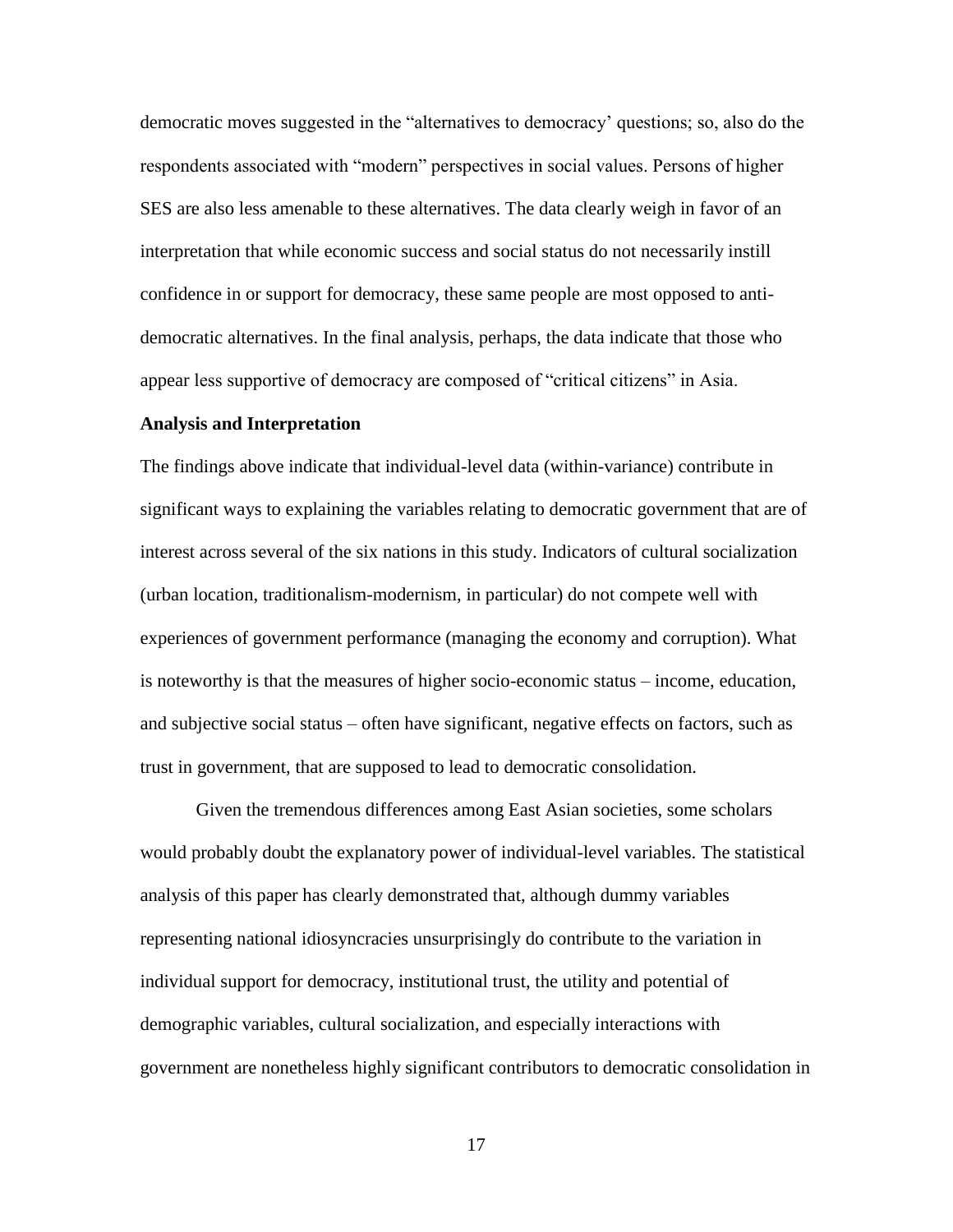the form of public attitudes and opinions that often supplant aggregated national traits. We are confident that the results of this paper, having survived the difficult test of the disparate East Asian setting, can be generalized to other contexts as well.

Of particular interest are the more personal, psychological factors – trust in other people, traditional-modern orientations, and attitudes toward corruption. Sources of these attitudes deserve much deeper study and analysis. In the Thai case, we believe that a lack of trust in others is communicated by Thai culture, socialization from an early age, leaving room for studies of national cultures to contribute to a more complete understanding of the other Asian nations. The data indicate clearly, however, that early socialization and cultural factors can be significant in sustaining governmental trust across all nations examined in the study, and they are, therefore, important in determining support for democracy indirectly.

The issue of class cleavages clearly comes into play. Although the more fully specified equations eliminate initial effects of education and income for support of democracy, these indicators of socioeconomic status survive to have significant impacts on institutional trust. The findings show that higher status respondents regard government as less trustworthy. The evidence suggests a political cleavage in which lower socioeconomic status people view government as a countervailing force to curb dominance by elites. Correspondingly, elites show less trust in democratic systems, especially those that curb their control of instruments of the economy and society.

Several other findings are especially worthy of note. First, it appears that if scholars are interested in idiosyncratic cultural and historical impacts, the area of investigation should focus on sources of trust and general optimism concerning the future.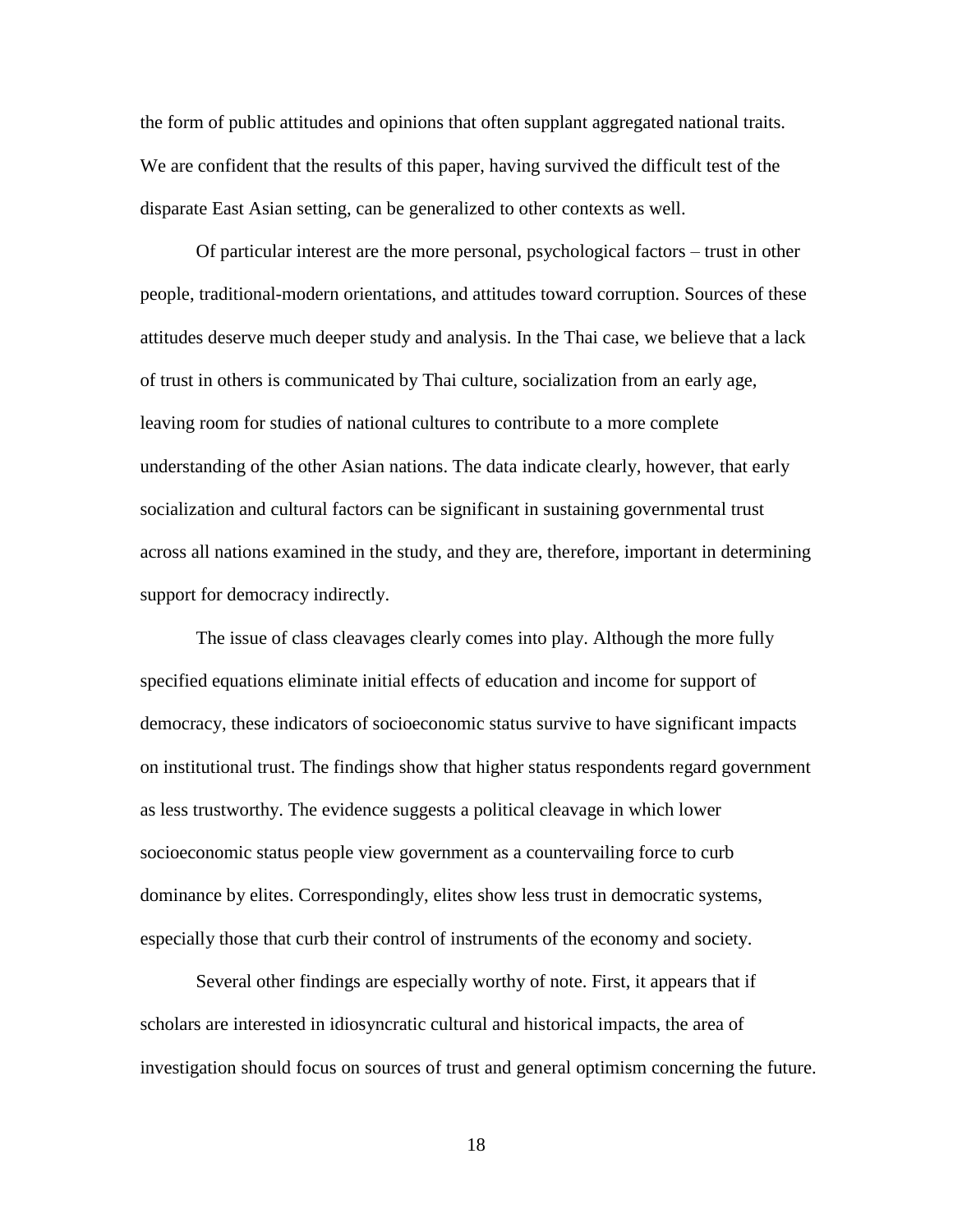This line of investigation might lead to an uncovering of reasons why persons most removed from traditional values are least likely to trust political and social institutions. Further analysis indicates that higher levels of education and urbanization are associated with higher levels of modernism, *ergo* also with lower levels of support for democracy and institutional trust.<sup>4</sup> Strength of the urban location variable suggests further attention to implications of the cleavages between urban and rural people. As with socioeconomic status, such a cleavage poses a threat of political conflict that may represent more fundamental issues of populist versus elite-dominated democracy.

Clearly, the ability to trust other people contributes to overall support for democracy, as well as trust in social and political institutions. As one might expect, support for democracy is also significantly related to a sense of optimism about economic futures, although the survival of both in the equation indicates that they have independent effects. The sense of optimism represented by these two sets of indicators has its origins in more complex life experiences, particularly childhood socialization. The data may offer clues to this process, but such an analysis extends well beyond the scope of this paper.

The study identifies a variety of indicators for which national identities are surrogates. Some of the differences among nations are, really, attributable to differences in respondents' location in urban versus rural culture, their movement away from "traditional" attitudes and patterns, their ability to trust other people, their optimism about future economic status, and, most especially, their views of government corruption. When these variables are included in the model, half of the six nations disappear. Even

 $\overline{a}$ 

<sup>&</sup>lt;sup>4</sup> The equations reported in this study are very robust. In fact, the six-nation analysis yields findings that are virtually identical to previous studies of Thailand alone.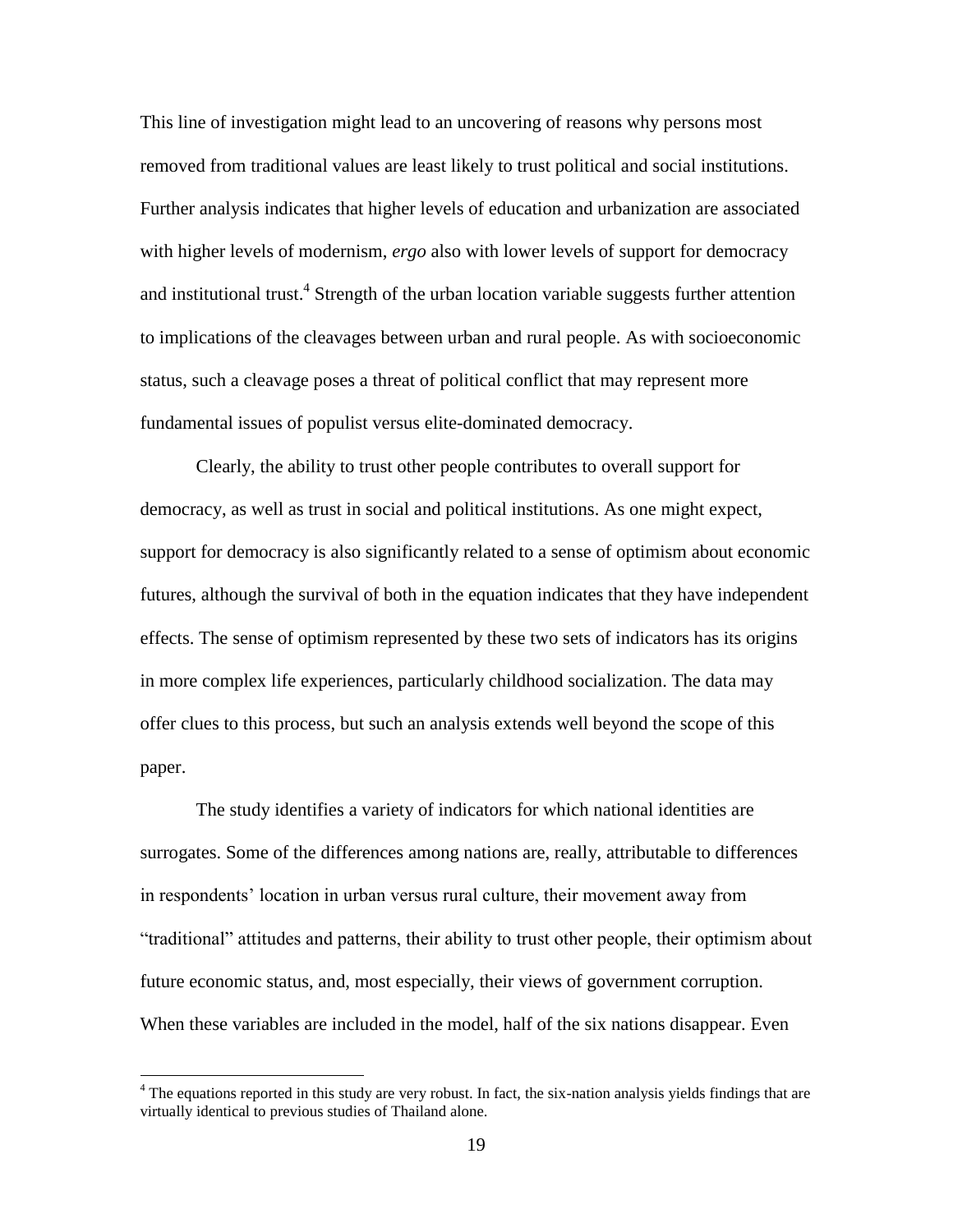when they do not fully eliminate the differences, they generally reduce the disparities across the nations.

We believe that this analysis holds significant promise for rethinking how we approach comparative politics. The explanations in this analysis support the view that what we observe as between-nation variation often masks individual-level variation; that what we see as national differences are really different distributions of individual-level characteristics. It is these latter characteristics that produce outcomes of interest. The ability to substitute names of variables for names of nations in this way permits development of general theories of politics (and, of course, varying dimensions of democracy) that can be far more useful than comparisons of national aggregates. The development of such general theory is, after all, what we should be about.

Idiographic characteristics of nations that contribute to levels of support for democracy and trust in institutions in some cases survive the effort to replace the national dummies with substantive variable interpretations. Even inclusion of variables indicating traditionalism versus modernism and trust in other people does not eliminate the fact that at least half of the nations make important contributions to an overall explanation with national characteristics of interest. Origins of these differences may be evident from a future analysis of the data, but, clearly, this is the area most requiring further investigation in the political culture arena of comparative politics.

The endogenous variables are among the most significant predictors of each other in several cases, implying that they are significantly related in the causal process. As one might expect, institutional trust contributes substantially to support for democracy. But the same citizen traits that support democracy and trust in government also offer support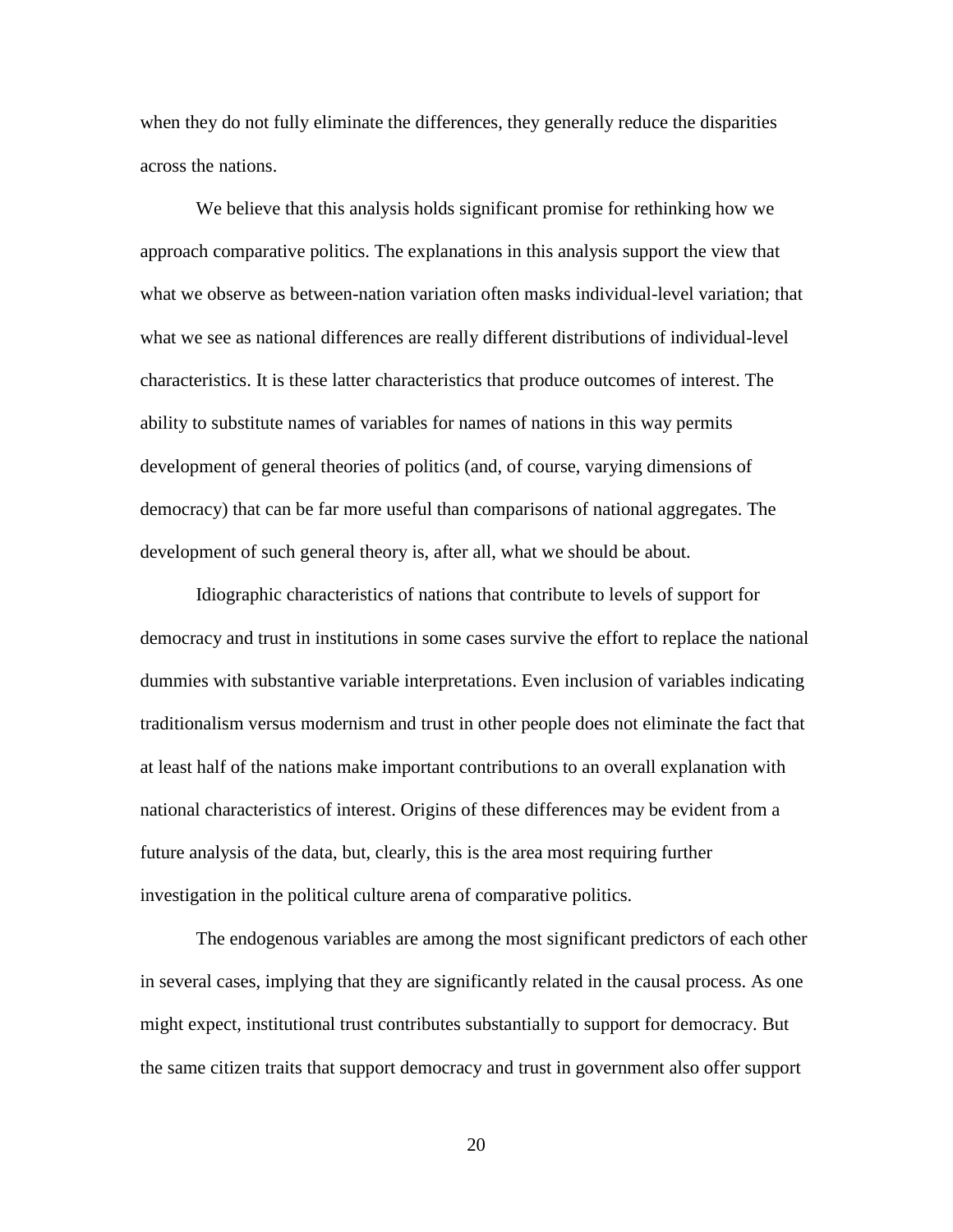for "alternatives to democracy." This finding in consistent only with the concept of what Pippa Norris (1999) calls "critical citizens," who are more "modern," "individualistic," and of higher SES and who adhere to anti-state ideas and ideologies. There is, however, one exception to this generalization. Respondents with high perceptions of corruption in government or personal experiences with corruption are negative concerning democracy and trust in government, but positive about alternatives to democracy. The role of corruption in government and society thus becomes a critical factor for Asian countries on the road to democracy.

In effect, we find support for the hypotheses suggested by Mishler and Rose to some degree. Conceptually, we treat experiences with the economy and interactions with government that generate perceptions of corruption as another form of socialization. Trust in government institutions appears to come primarily from this later socialization. As noted above, however, we find highly significant differences between Eastern Europe and East Asia in institutional trust. It would be intriguing to combine the data sets to ascertain whether variance between regions is greater than intra-regional variation. If the former is the case, an analysis would require identification of factors that distinguish between Eastern Europe and East Asia that would account for these regional differences or the addition of dummy variables to account for regions. Because issues of democratic governance are critical to defining world futures, the search for and expansion of these models is critical to an understanding of democratic development and its relationship to modernizing societies in the contemporary world.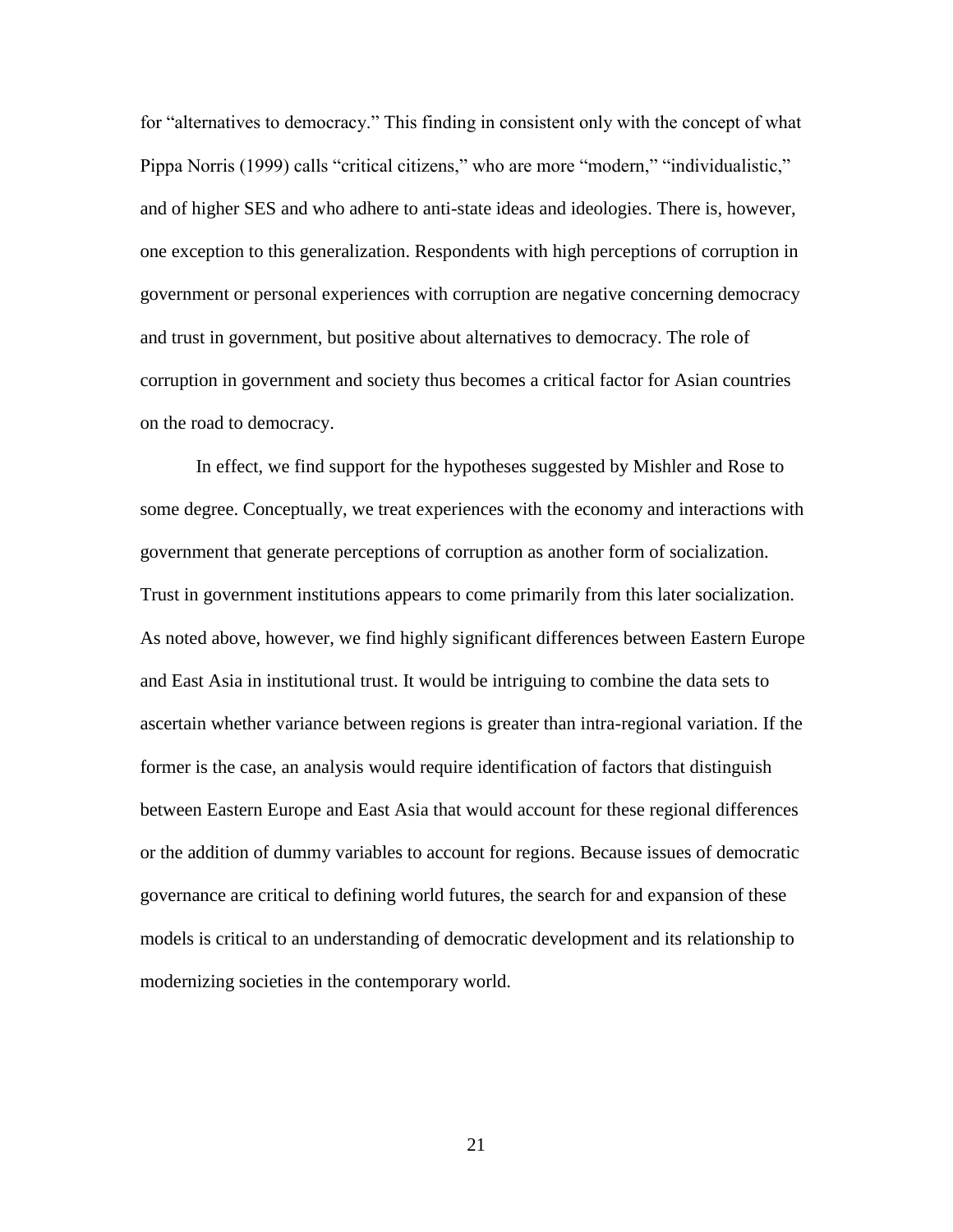#### **References**

Albritton, Robert B., Phan-ngam Gothamasan, Noree Jaisai, Manop Jitpoosa, Sunandpattira Nilchang, Arin Sa-Idi. 1996. AElectoral Participation by Southern Thai Buddhists and Muslims,@ *South East Asia Research* 4, No. 2, (September):127-56.

\_\_\_\_\_\_\_\_\_\_\_\_\_\_\_\_, and Sidthinat Prabunhanitisarn. 1997. ACulture, Region, and Thai Political Diversity,@ *Asian Studies Review* 21, No. 1, (July): 61-82.

\_\_\_\_\_\_\_\_\_\_\_\_\_\_\_\_\_\_\_\_\_\_\_\_\_\_\_\_\_\_\_\_\_\_\_\_\_\_. 2004. "Impacts of Asian Values on Support for Democracy in Thailand." Paper delivered at the Annual Meeting of the Association of Asian Studies, San Diego, March 4-7.

Albritton, Robert B., and Bureekul, Thawilwadee. 2002. "Support for Democracy in Thailand." Paper delivered at the Annual Meeting of the Association of Asian Studies, Washington, DC, April 4-7.

\_\_\_\_\_\_\_\_\_\_\_\_\_\_\_\_\_\_\_\_\_\_\_\_\_\_\_\_\_\_\_\_\_\_\_\_\_\_\_. 2001. ADeveloping Democracy under a New Constitution in Thailand: A Pluralist Solution.@ Paper delivered at the Annual Meeting of the Midwest Political Science Association, Chicago, April 18- 22.

Dahl, Robert. 1971. **Polyarchy**. New Haven: Yale University Press.

- Eichenberg, Richard C., and Russell J. Dalton. 1993. "Europeans and the European Community: The Dynamics of Support for European Integration," *International Organization* 47: 507-34.
- Inglehart. Ronald. (1997). **Modernization and Postmodernization: Cultural, Economic, and Political Change in 41 Societies. Princeton**, NJ: Princeton University Press.

Inglehart, Ronald, Miguel Basanez, and Alejandro Moreno. (1998). **Human Values and Beliefs: A Cross-cultural Sourcebook**. Ann Arbor: University of Michigan Press.

- Laothamatas, Anek. 1996. "A Tale of Two Democracies: Conflicting Perceptions of Elections and Democracy in Thailand," in R.H. Taylor, ed. **The Politics of Elections in Southeast Asia.** New York: Cambridge University Press, 201-23.
- Linz, Juan, and Stepan, Alfred. 2001. "Toward Consolidated Democracies," in Larry Diamond and Marc F. Plattner, eds., **The Global Divergence of Democracies**. Baltimore: The Johns Hopkins University Press.
- Logerfo, Jim.1996. "Attitudes Toward Democracy Among Rural Northern Thais," *Asian Survey.* Vol. 36: 904-23.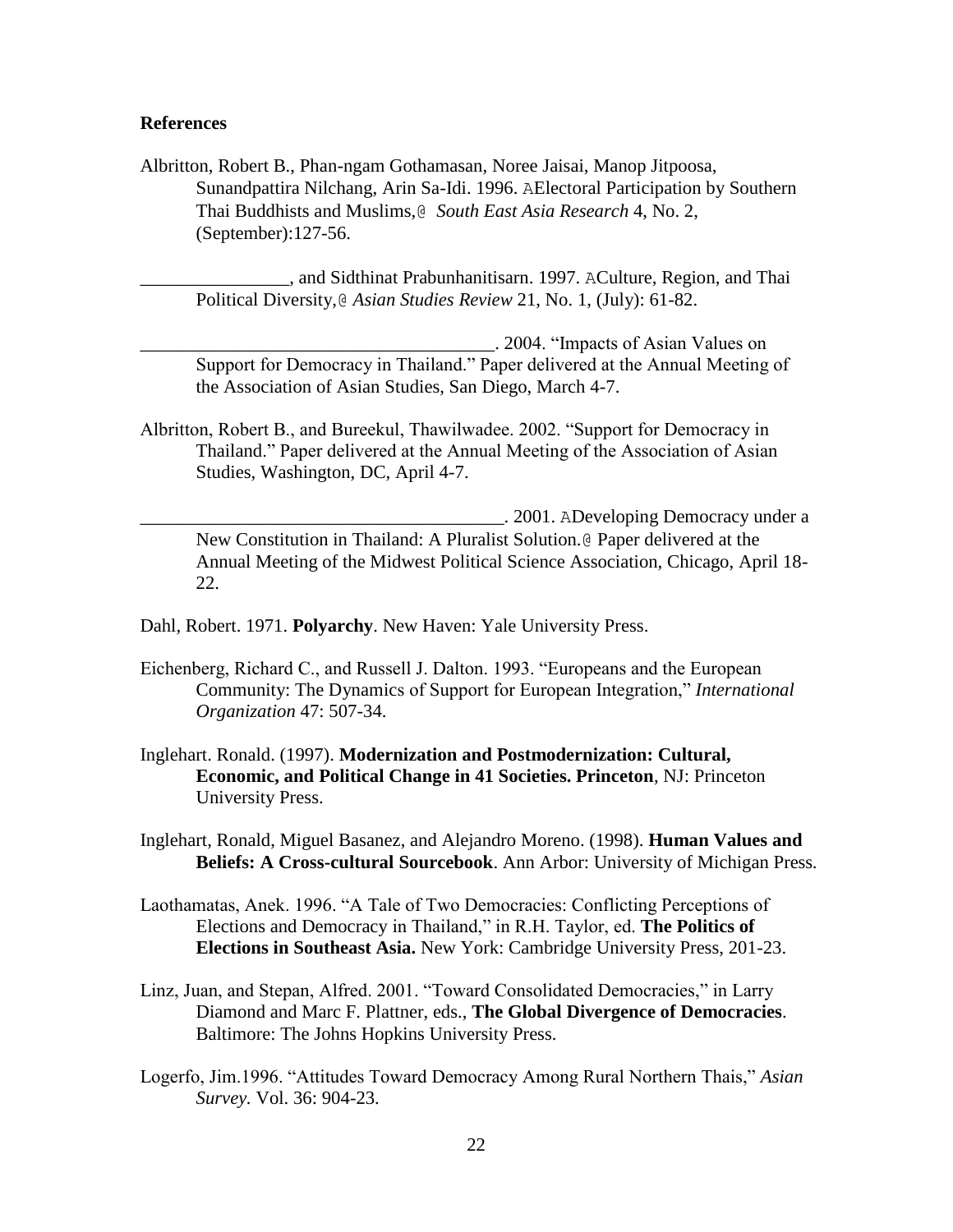- Mishler, William, and Richard Rose. 2001. "What Are the Origins of Political Trust? Testing Institutional and Cultural Theories in Post-Communist Societies," *Comparative Political Studies*, 34: 30-62.
- Norris, Pippa. 1999. **Critical Citizens: Global Support for Democratic Government.** Oxford: Oxford University Press.
- Palmer, Harvey D., and Matthew Gabel. 1995. "Accounting for National-Level Support for European Integration: Comparing a New Method to Existing Methods for Time-Series Cross-Section Data." Paper delivered at the Annual Meeting of the Midwest Political Science Association, Chicago, IL.
- Phongpaichit, Pasuk, and Chris Baker. 2000. **Thailand's Crisis**. Chiang Mai, Thailand: Silkworm Books.
- Przeworski, Adam, and Henry Teune. 1971. **The Logic of Comparative Social Inquiry.** New York: Wiley-Interscience.
- Samudavanija, Chai-Anan, and Parichart Chotiya. 1998. "Beyond Transition in Thailand," in **Democracy in East Asia.** Larry Diamond and Marc F. Plattner, eds. Baltimore, MD: The Johns Hopkins University Press: 147-70.

Vincent, Andrew. 1987. **Theories of the State**. Oxford: Basil Blackwell

Yang, David Dahua. 2005. "The Basis of Political Legitimacy in Late-Authoritarian Taiwan," in Lynn White, ed., **Legitimacy: Ambiguities of Political Success or Failure in East and Southeast Asia.** World Scientific Press, 67-112.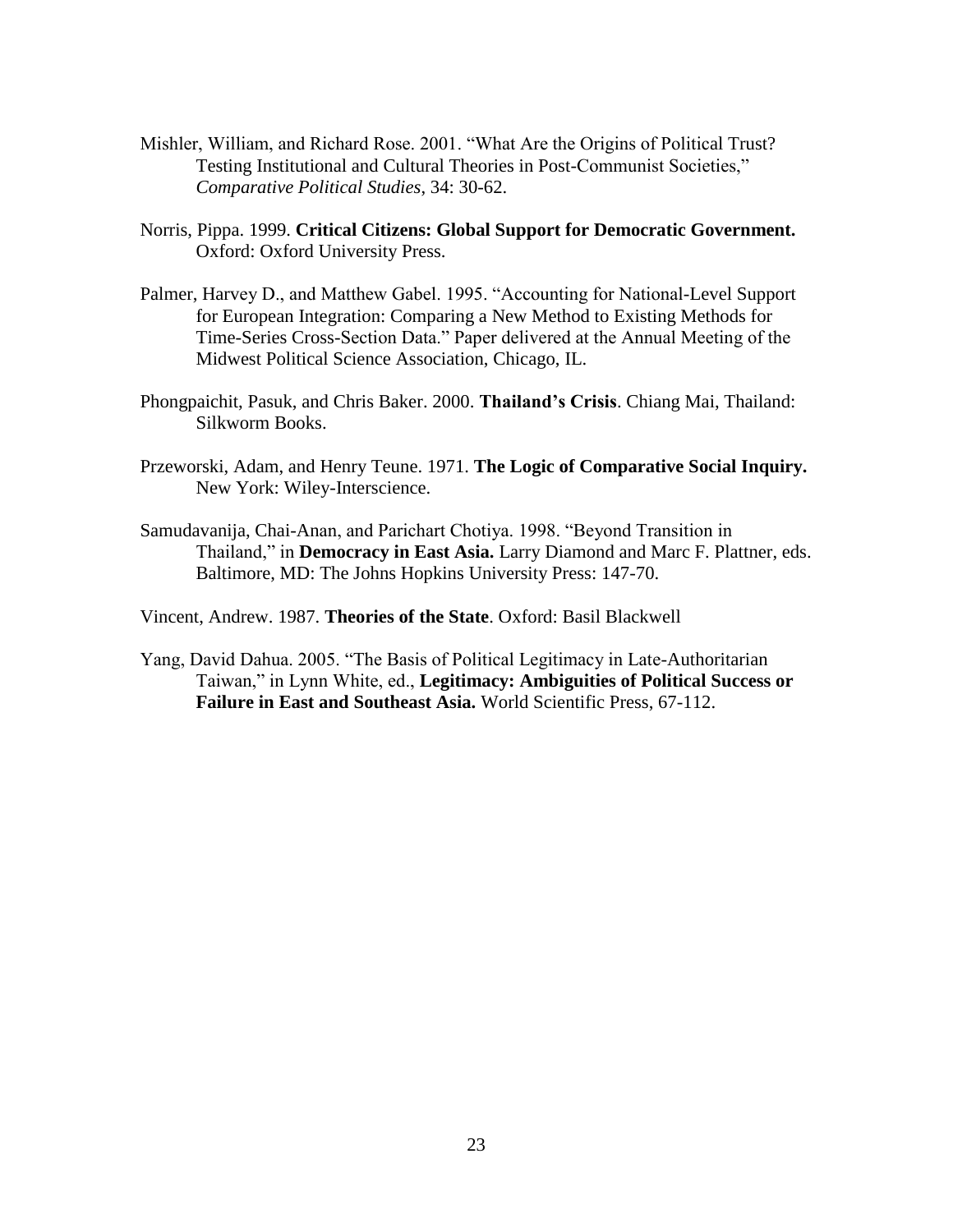| <b>Variables</b>                                                                                | <b>Equation 1</b> | <b>Equation 2</b>              | <b>Equation 3</b> | <b>Equation 4#</b>                 |
|-------------------------------------------------------------------------------------------------|-------------------|--------------------------------|-------------------|------------------------------------|
| Constant                                                                                        | $-.089*$          | $.273*$                        | .149              | .050                               |
| Country Dummies <sup>+</sup>                                                                    |                   |                                |                   |                                    |
| <b>Japan</b>                                                                                    |                   |                                | $.269**$          | .276                               |
| <b>Hong Kong</b>                                                                                |                   |                                | X                 | $\mathbf x$                        |
| Korea                                                                                           |                   |                                | $\mathbf x$       | $\mathbf x$                        |
| <b>Philippines</b>                                                                              |                   |                                | $\mathbf X$       | $\mathbf X$                        |
| <b>Taiwan</b>                                                                                   |                   |                                | $-106**$          | $-0.092**$                         |
| <b>Thailand</b>                                                                                 |                   |                                | $.572**$          | $.607**$                           |
| <b>Contextual Variables</b>                                                                     |                   |                                |                   |                                    |
| GDP (per capita ppp)                                                                            |                   |                                | .000              | $\mathbf{x}$                       |
| <b>Gini Index</b>                                                                               |                   |                                | $-.003$           | $\mathbf X$                        |
| Demographic                                                                                     |                   |                                |                   |                                    |
| Socialization Indicators                                                                        |                   |                                |                   |                                    |
| Age group                                                                                       | $.002*$           | $.003*$                        | .001              | $\mathbf X$                        |
| <b>SES</b>                                                                                      | $.051*$           | $.031*$                        | .015              | $\mathbf X$                        |
| Gender (male)                                                                                   | .020              | .020                           | $.036*$           | $\mathbf X$                        |
| Cultural Socialization                                                                          |                   |                                |                   |                                    |
| <b>Urban Residence</b>                                                                          | $-.340*$          | $-.208*$                       | $-.023$           | $\mathbf X$                        |
| <b>Modernism</b>                                                                                | $-132*$           | $-0.042*$                      | $-.008$           | $\mathbf{x}$                       |
| <b>Trust Others</b>                                                                             | .015              | .002                           | $.030**$          | $.027**$                           |
| <b>Interactions with Government</b>                                                             |                   |                                |                   |                                    |
| <b>Economic Satisfaction</b>                                                                    |                   |                                |                   |                                    |
| and Optimism                                                                                    |                   | $.129*$                        | $.088**$          | $.100**$                           |
| <b>Perception of Corruption</b><br>in Local Government<br><b>Personal Witness to Corruption</b> |                   |                                |                   | $-.079**$<br>$-.077**$<br>$.177**$ |
|                                                                                                 |                   | $-133*$<br>$-.049*$<br>$.206*$ | $-.077**$         |                                    |
|                                                                                                 |                   |                                | $-.085**$         |                                    |
| <b>Trust in Institutions</b>                                                                    |                   |                                | $.175***$         |                                    |
|                                                                                                 |                   |                                |                   |                                    |
| $R$ -square=                                                                                    | .081              | .189                           | .290              | .294                               |
| $= p<.01$ ; **=p<.001<br>$\bullet$                                                              |                   |                                |                   |                                    |

**Table 1: Impacts of a Modernizing Society, Cultural Socialization and Interactions with Government, on Respondents' Support for Democracy**

**\_\_\_\_\_\_\_\_\_\_\_\_\_\_\_\_\_\_\_\_\_\_\_\_\_\_\_\_\_\_\_\_\_\_\_\_\_\_\_\_\_\_\_\_\_\_\_\_\_\_\_\_\_\_\_\_\_\_\_\_\_\_\_\_\_\_\_\_\_\_**

**# Reduced form equation**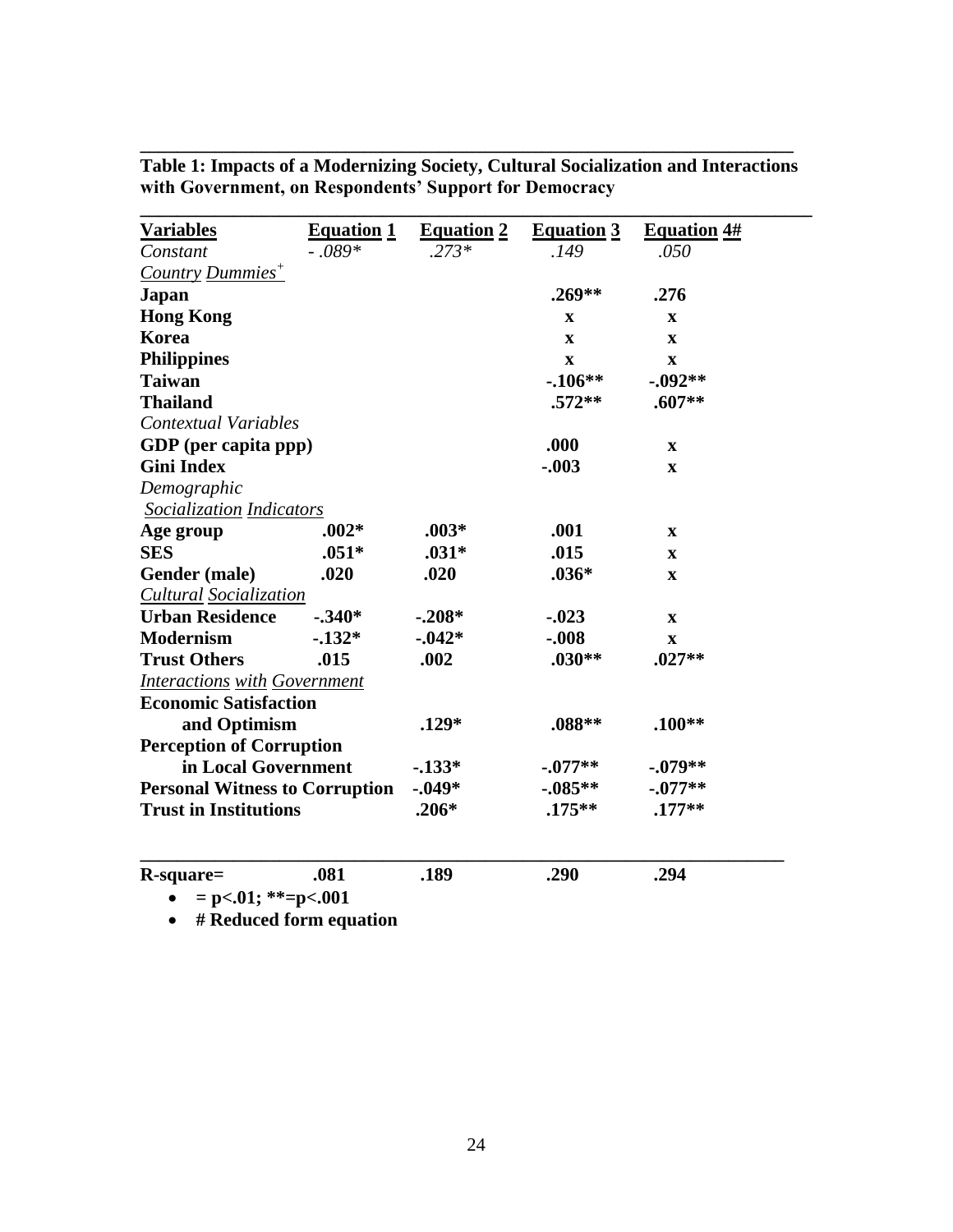| <u>Variables</u>                      | <b>Equation 1</b>       | <b>Equation 2</b> | <b>Equation 3</b>         | <b>Equation 4#</b>        |  |
|---------------------------------------|-------------------------|-------------------|---------------------------|---------------------------|--|
| Constant                              | $-.109*$                | $.347**$          | $.119**$                  | $.222**$                  |  |
| <b>Country Dummies<sup>+</sup></b>    |                         |                   |                           |                           |  |
| Japan                                 |                         |                   | $\mathbf x$               | $\mathbf x$               |  |
| <b>Hong Kong</b>                      |                         |                   | $.324**$                  | $.312**$                  |  |
| Korea                                 |                         |                   | $\mathbf X$               | $\mathbf x$               |  |
| <b>Philippines</b>                    |                         |                   | $\boldsymbol{\mathrm{X}}$ | $\boldsymbol{\mathrm{X}}$ |  |
| <b>Taiwan</b>                         |                         |                   | $.115***$                 | $.116**$                  |  |
| <b>Thailand</b>                       |                         |                   | .229**                    | $.243**$                  |  |
| Contextual Variables                  |                         |                   |                           |                           |  |
| GDP (per capita ppp)                  |                         |                   | X                         | X                         |  |
| <b>Gini Index</b>                     |                         |                   | $\mathbf X$               | $\mathbf x$               |  |
| Demographic                           |                         |                   |                           |                           |  |
| <b>Social Measures</b>                |                         |                   |                           |                           |  |
| Age                                   | .001                    | .001              | $.001*$                   | $\mathbf X$               |  |
| Gender (male)                         | $-0.016$                | $-.003$           | .000                      | $\mathbf x$               |  |
| <b>SES</b>                            | $.023*$                 | .004              | .015                      | $\boldsymbol{\mathrm{X}}$ |  |
| <b>Cultural Socialization</b>         |                         |                   |                           |                           |  |
| <b>Urban Residence</b>                | $-.303**$               | $-194**$          | $-168**$                  | $-168**$                  |  |
| <b>Modernism</b>                      | $-.288**$               | $-.231**$         | $-.212**$                 | $-.216**$                 |  |
| <b>Trust Others</b>                   | $.047**$                | $.043**$          | $.045**$                  | $.050**$                  |  |
| <b>Interactions with Government</b>   |                         |                   |                           |                           |  |
| <b>Economic Satisfaction</b>          |                         |                   |                           |                           |  |
| and Optimism                          |                         | $.220**$          | $.216**$                  | $.205**$                  |  |
| <b>Perception of Corruption</b>       |                         |                   |                           |                           |  |
| in Local Government                   |                         | $-183**$          | $-151**$                  | $-155**$                  |  |
| <b>Personal Witness to Corruption</b> |                         | $-0.082**$        | $-.088**$                 | $-.090**$                 |  |
|                                       |                         |                   |                           |                           |  |
| R-square=                             | .128                    | .234              | .263                      | .263                      |  |
| $= p<.01$ ; **=p<.001                 |                         |                   |                           |                           |  |
|                                       | # Reduced form equation |                   |                           |                           |  |
|                                       |                         |                   |                           |                           |  |

**Table 3: Impacts of a Modernizing Society, Cultural Socialization and Interactions with Government, on Respondents' Trust in Government Institutions**

**\_\_\_\_\_\_\_\_\_\_\_\_\_\_\_\_\_\_\_\_\_\_\_\_\_\_\_\_\_\_\_\_\_\_\_\_\_\_\_\_\_\_\_\_\_\_\_\_\_\_\_\_\_\_\_\_\_\_\_\_\_\_\_\_\_\_\_\_\_\_\_**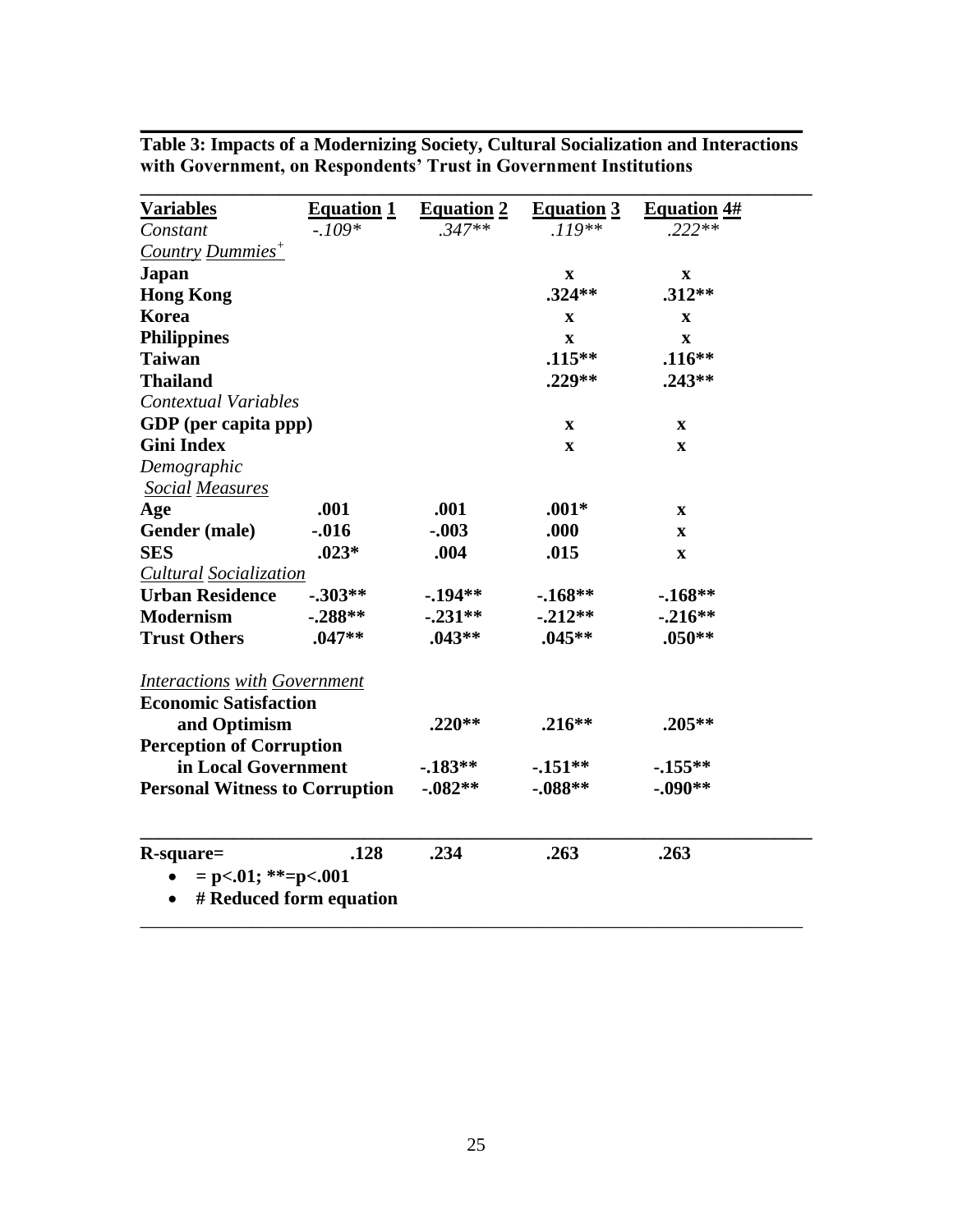| <u>Variables</u>                      |             | <b>(including Support for Democracy)</b> |
|---------------------------------------|-------------|------------------------------------------|
| Constant                              | .059        | $.067*$                                  |
| <b>Country Dummies<sup>+</sup></b>    |             |                                          |
| <b>Japan</b>                          | $-0.515**$  | $-0.493**$                               |
| <b>Hong Kong</b>                      | $\mathbf X$ | $\mathbf X$                              |
| <b>Korea</b>                          | $-.231**$   | $-.240**$                                |
| <b>Philippines</b>                    | X           | $\mathbf X$                              |
| <b>Taiwan</b>                         | $\mathbf x$ | $\mathbf X$                              |
| <b>Thailand</b>                       | $-.160**$   | $-.130*$                                 |
| <b>Contextual Variables</b>           |             |                                          |
| GDP (per capita ppp)                  | $\mathbf X$ | $\mathbf X$                              |
| <b>Gini Index</b>                     | $\mathbf X$ | $\mathbf X$                              |
| Demographic Social Measures           |             |                                          |
| Age                                   | $\mathbf X$ | $\mathbf X$                              |
| Gender (male)                         | $-.065**$   | $-.061**$                                |
| <b>SES</b>                            | $-0.052**$  | $-0.046**$                               |
| <b>Cultural Socialization</b>         |             |                                          |
| <b>Urban Residence</b>                | X           | X                                        |
| <b>Modernism</b>                      | $-.226**$   | $-.231**$                                |
| <b>Trust Others</b>                   | X           | $\mathbf X$                              |
| <b>Interactions with Government</b>   |             |                                          |
| <b>Economic Satisfaction</b>          |             |                                          |
| and Optimism                          | $\mathbf X$ | $\mathbf X$                              |
| <b>Perception of Corruption</b>       |             |                                          |
| in Local Government                   | $.051**$    | $.043**$                                 |
| <b>Personal Witness to Corruption</b> | $.057**$    | $.053**$                                 |
| <b>Institutional Trust</b>            | $.142**$    | $.176**$                                 |
| <b>Support for Democracy</b>          |             | $-.130**$                                |
| $R$ -square=<br>* = p<.01; **=p<.001  | .159        | .170                                     |

Table 4: Impacts of a Modernizing Society, Cultural Socialization and Interactions with Government, on Support for Alternatives to Democracy (Reduced Form Equation)

**\_\_\_\_\_\_\_\_\_\_\_\_\_\_\_\_\_\_\_\_\_\_\_\_\_\_\_\_\_\_\_\_\_\_\_\_\_\_\_\_\_\_\_\_\_\_\_\_\_\_\_\_\_\_\_\_\_\_\_\_\_\_\_\_\_\_\_\_\_\_\_**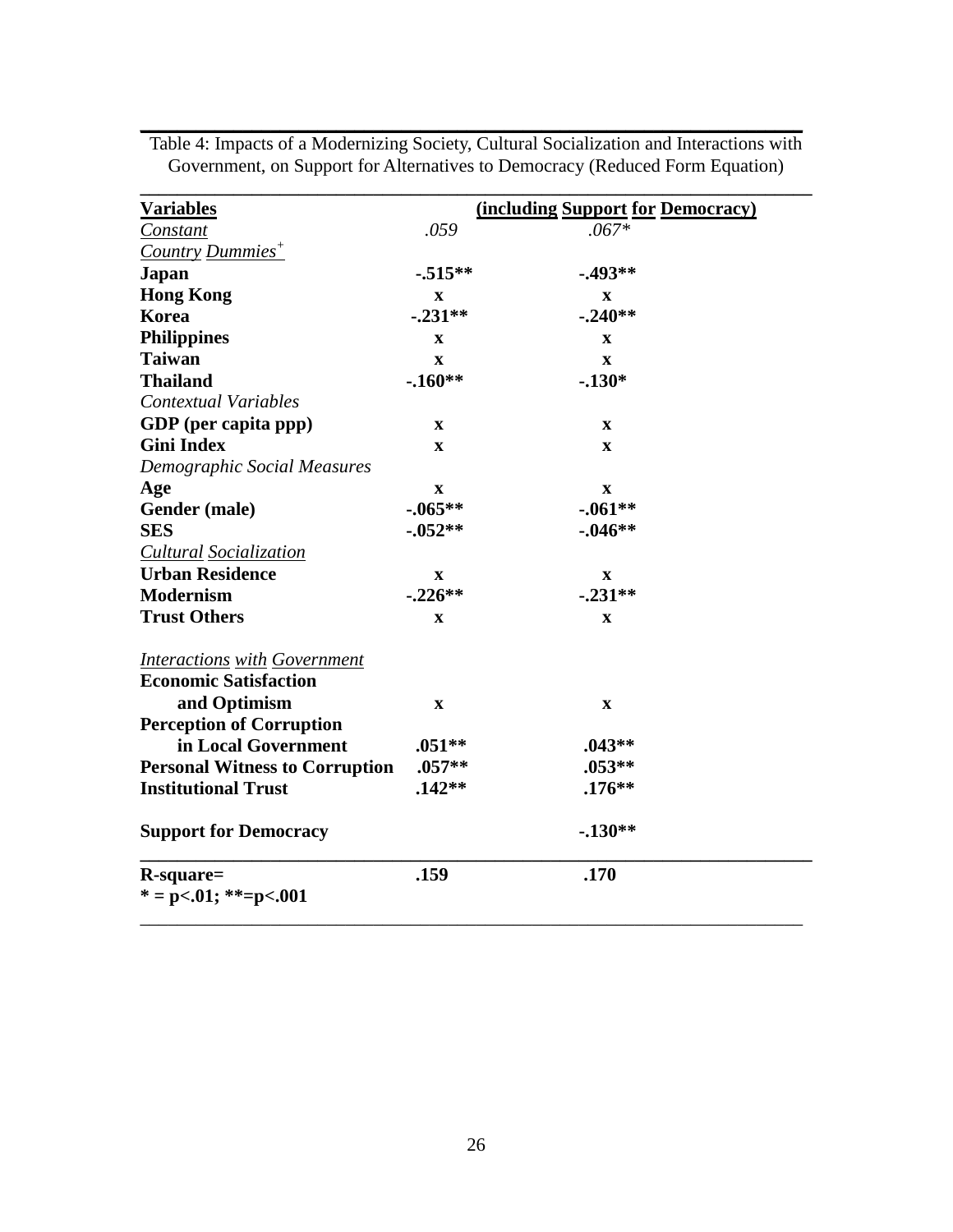# **APPENDIX 1**

## **Definitions of Variables Used in the Analysis**

*Support for Democracy*: Average Z-scores of responses to 5 questions:

1. Satisfaction with the way democracy works

2. Wanting democracy now

3. Preferring democracy to authoritarian government

4. Suitability of democracy for the country

5. Ability of democracy to solve country's problems

*Modernism*: Average Z-scores of responses to 8 questions:

1 Obedience to parents even when they are unreasonable

2. Hiring preferences for friends and relatives

3. Give way in opinions if co-workers disagree

4. Family needs take precedence over those of individual

5. Elders should be consulted to resolve disputes

6. One should accommodate neighbor if conflict occurs

7. Wealth and poverty, success and failure are determined by fate

8. A man will lose face if he works under supervision of a woman

*Trust Other People:* Response to question: Which is closest to your view?:

1. one cannot be too careful in dealing with other people.

2. most people can be trusted

*Trust in institutions*: Average Z-scores on four-point scale from "none" to "a great deal":

1. courts

2. national government

3. political parties

4. the Parliament

5. the military

6. local government

*Economic optimism*: Average Z-scores on five-point scale – "Very bad" to "Very good"

or "Much worse" to "Much better."

1. Rate overall economy of the country today

2. Change in economy of the country over the past five years

3. Expectations of the country's economy in five years

4. Rate family economic situation today

5. Change in family economy over the past five years

6. Expectations of family economic situation in five years

*Support for alternatives to democracy*: Average Z-scores on a 4-point scale – SD to SA

1. Abolish the Parliament and have a strong leader decide things

2. No opposition party should be allowed to compete for power

3. The military should come in to govern the country

4. Abolish the Parliament and have experts run the country

5. OK for the government to disregard the law when dealing with difficult situations